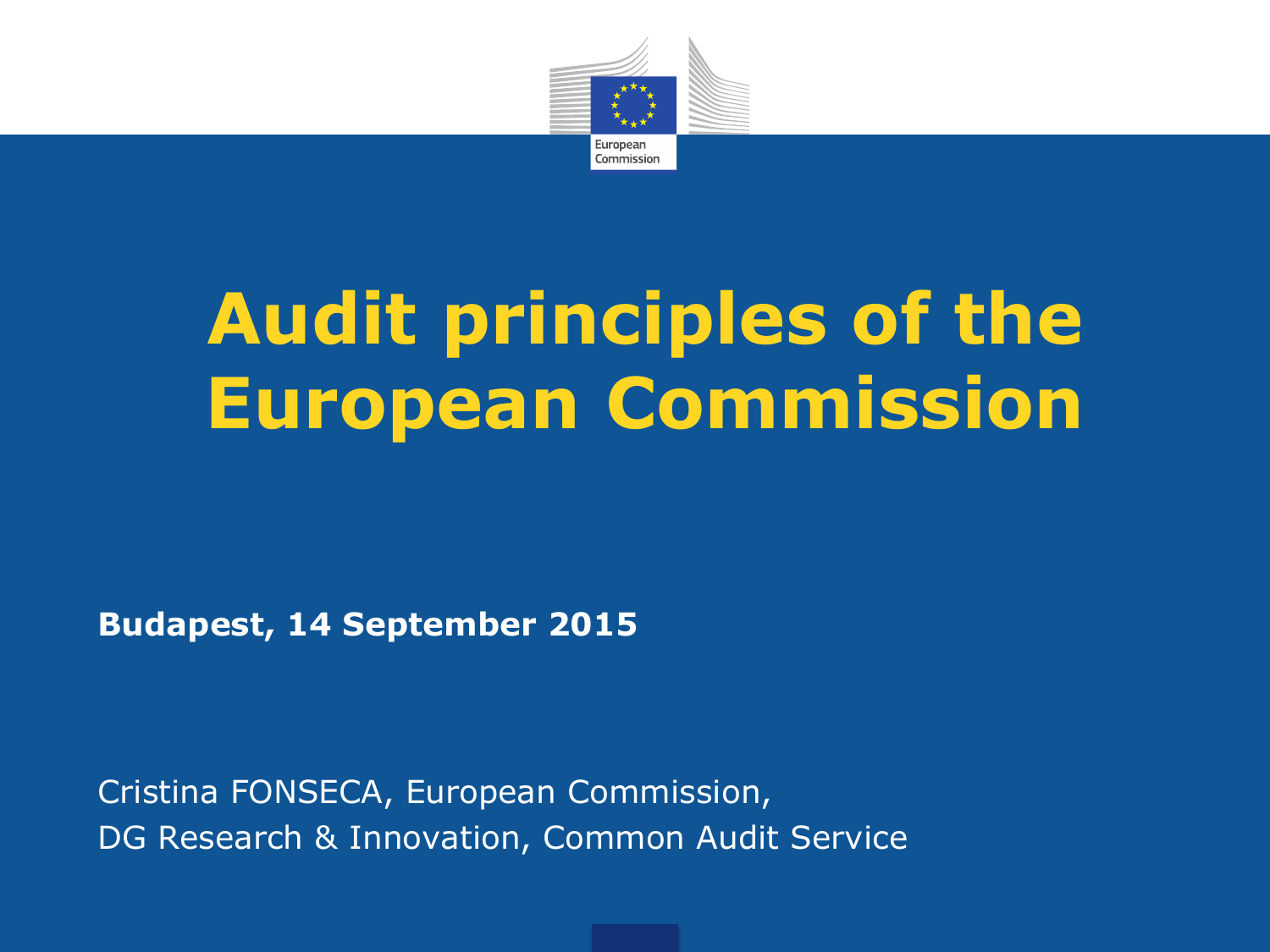

## **Why auditing is important** *DG Declaration of Assurance*

I, the undersigned Director-General, declare that the information contained

in this report gives a true and fair view.

I state that I have reasonable assurance […] which is based on my own judgement and on the information at my disposal […]

However the following reservation should be noted:

Brussels, 31 March 2015 "Signed" The Director-General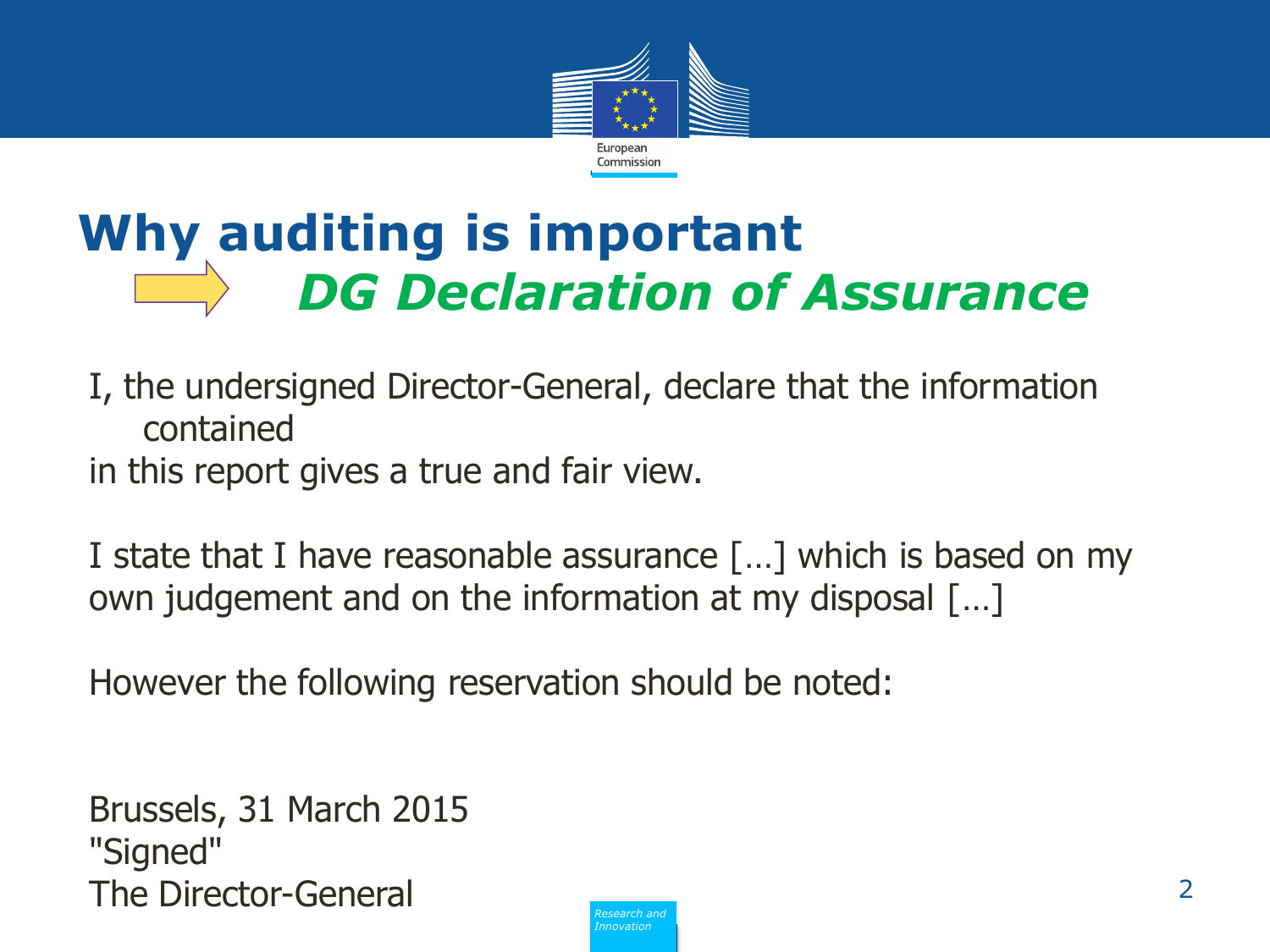

## **Table of contents**

## **Audits in H2020 and FP7**

### **H2020 vs FP7**

### **Lessons learned from FP7**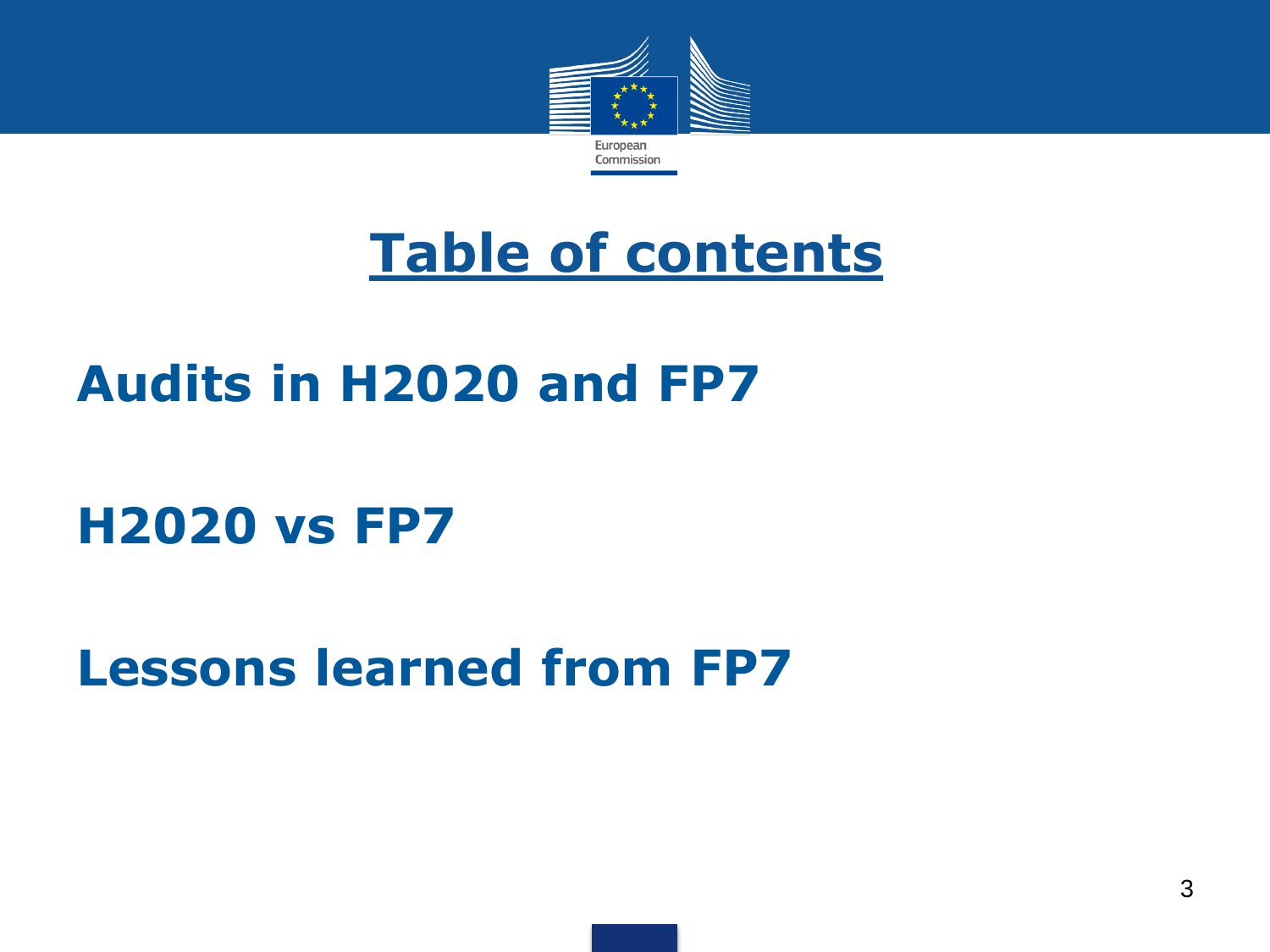

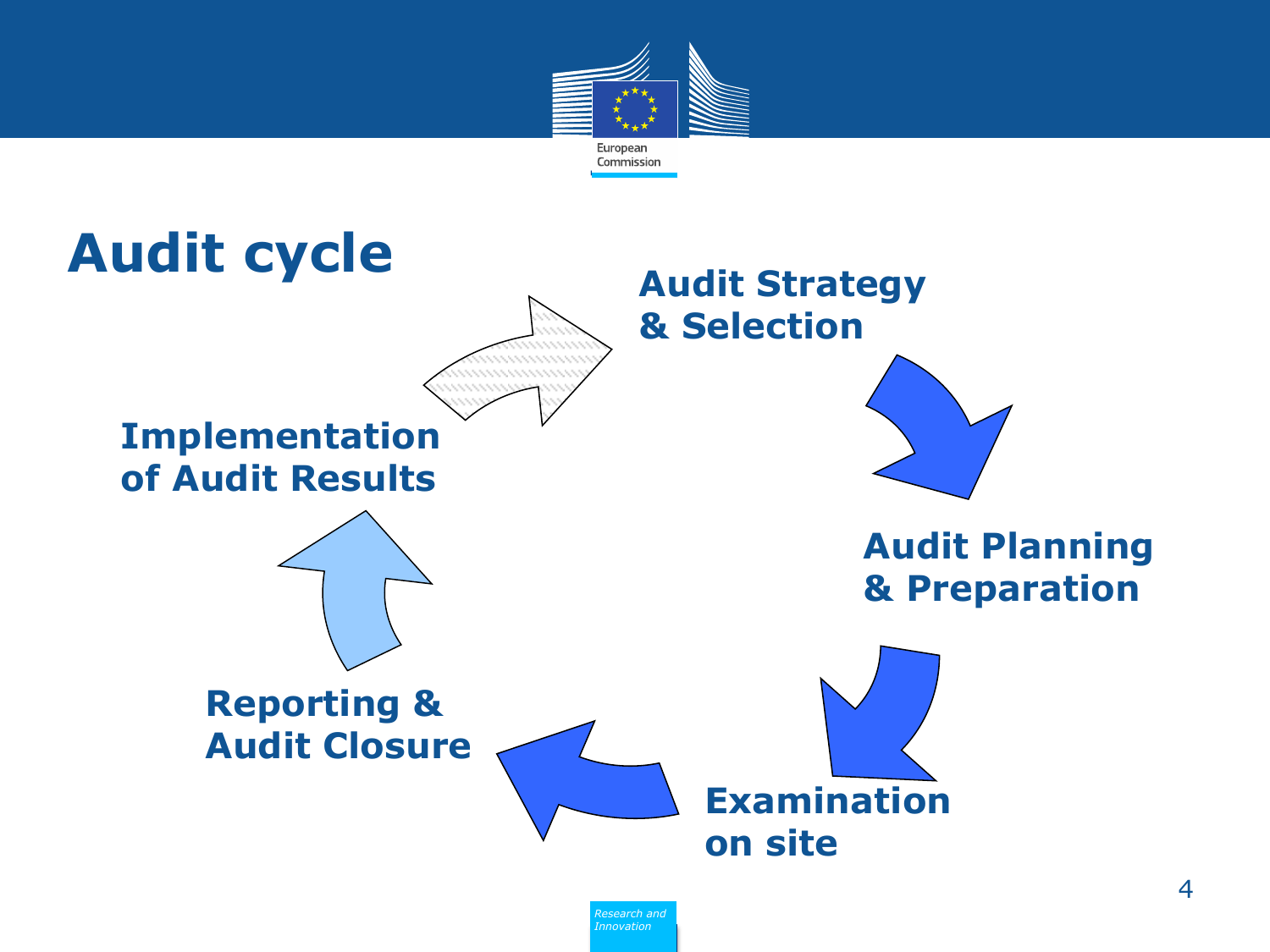

# **Audit Strategy & Selection**

- *Statistical method: Monetary Unit Sampling (MUS)*
- *Audits of biggest beneficiaries*
- *Risk based analysis: high amounts, large proportion of subcontracting, new beneficiaries, etc.*
- *Audits on request*
- *Fraud-risk audits*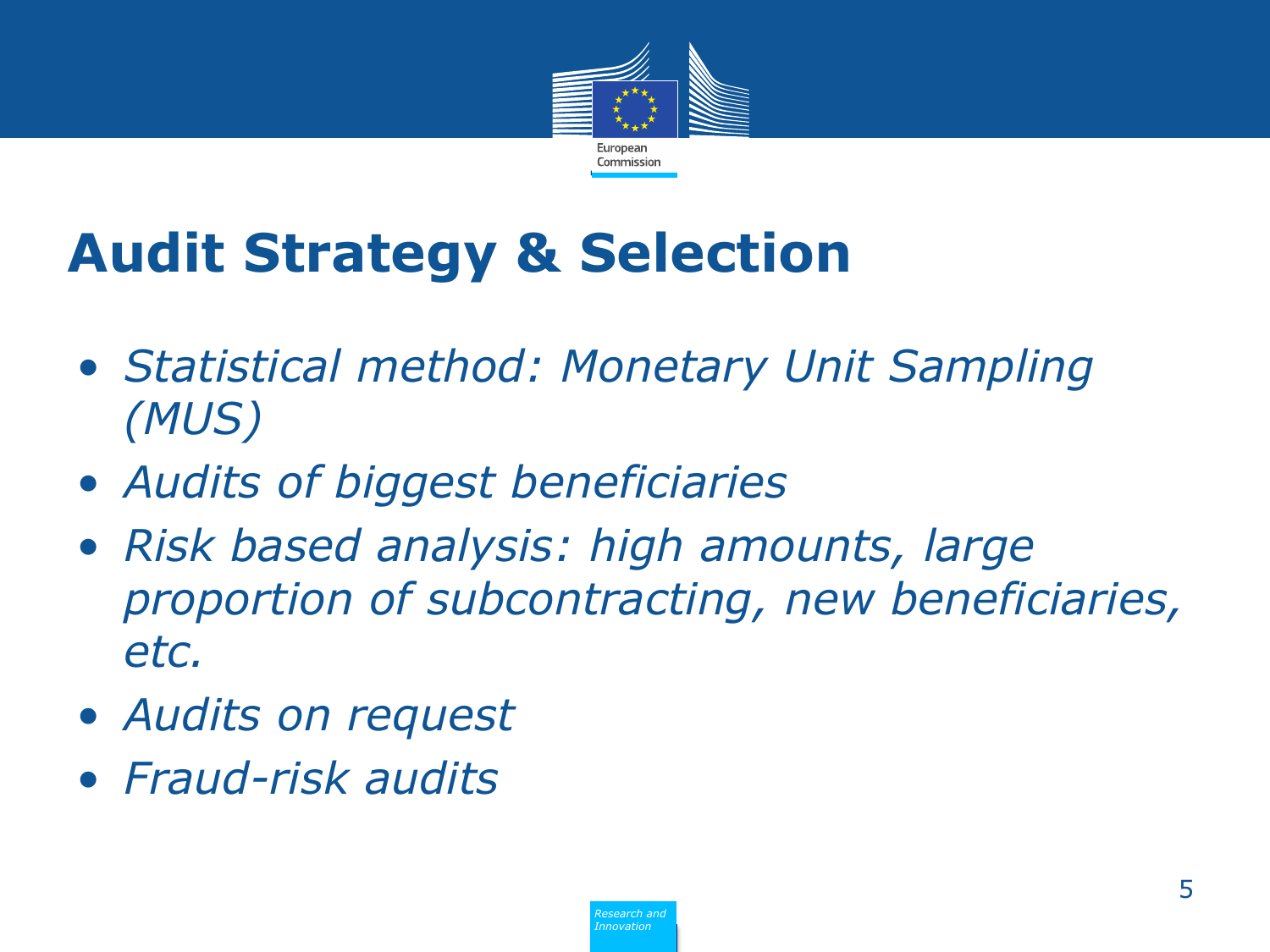

# **Audit Planning & Preparation**

- *Concrete selection of actions to be audited*
- *Initial contact with responsible auditors to agree on dates and logistics for audit visit*
- *Formal "Letter of announcement" of audit including detailed annex with information and documents to be provided prior and during the on site examination*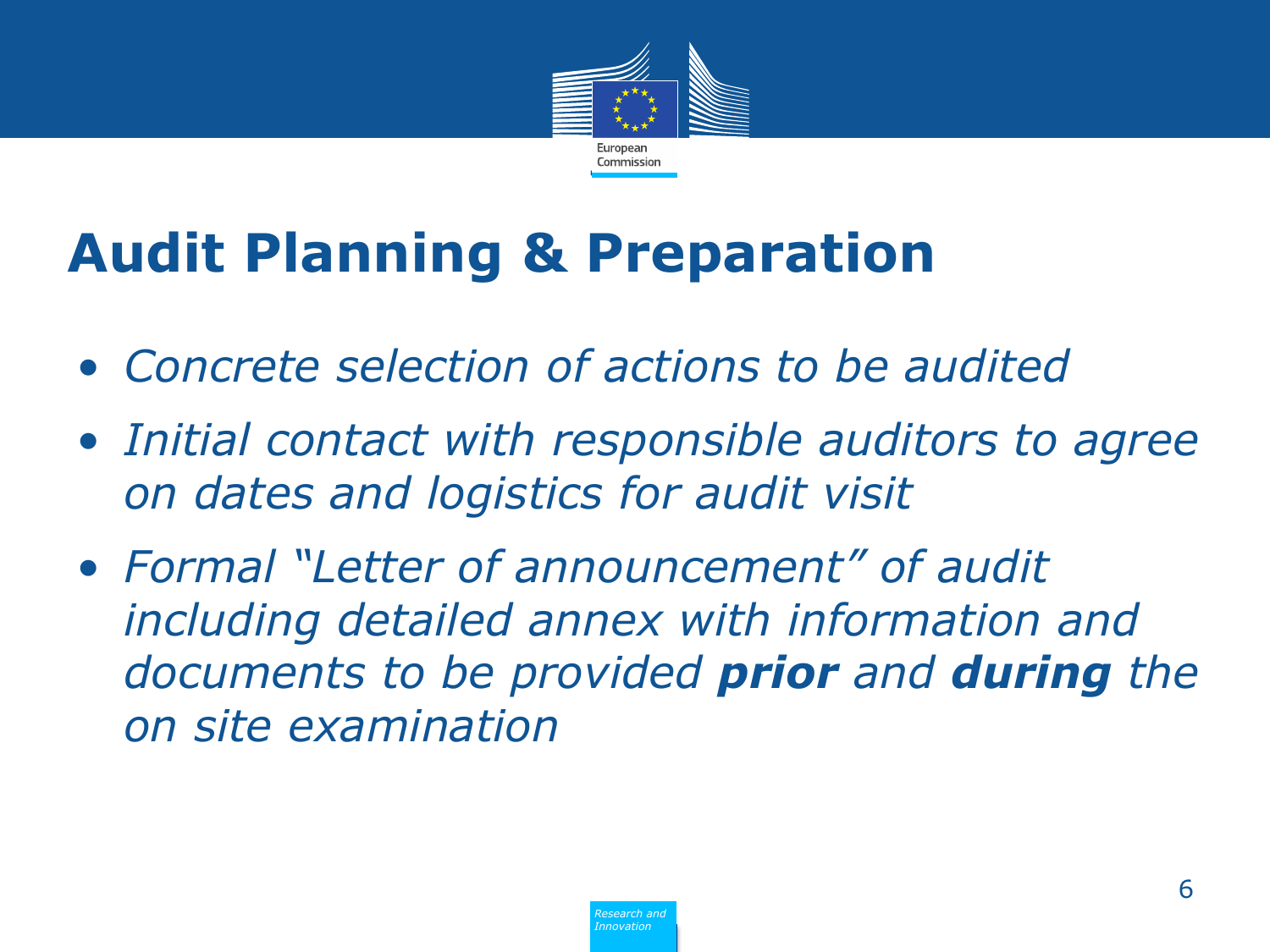

# **Examination on site**

| <b>Opening</b><br>meeting                                                                            | <b>Analysis</b><br><b>Test of systems</b><br>and substantive<br>of Systems<br>in place<br>evidence                                                                        | <b>Closure</b><br>meeting                                                                       | <b>Assessment</b><br>after on site<br><b>visit</b> |
|------------------------------------------------------------------------------------------------------|---------------------------------------------------------------------------------------------------------------------------------------------------------------------------|-------------------------------------------------------------------------------------------------|----------------------------------------------------|
|                                                                                                      | Usually within 4-5 working days (one week)                                                                                                                                |                                                                                                 | $(\ldots)$                                         |
| <b>General infor-</b><br>mation on:<br>• organisation<br>• projects<br>• financial<br>administration | <b>Collection of information</b><br>and audit evidence,<br>analysis of documents,<br>interviews with researchers,<br>project presentations,<br>physical inspections, etc. | <b>Discussion</b><br>on prelimi-<br>nary audit<br>findings and<br>observations<br>Indication of |                                                    |
| • internal con-<br>trol systems<br>Audit agenda                                                      |                                                                                                                                                                           | further audit<br>procedures                                                                     | 7                                                  |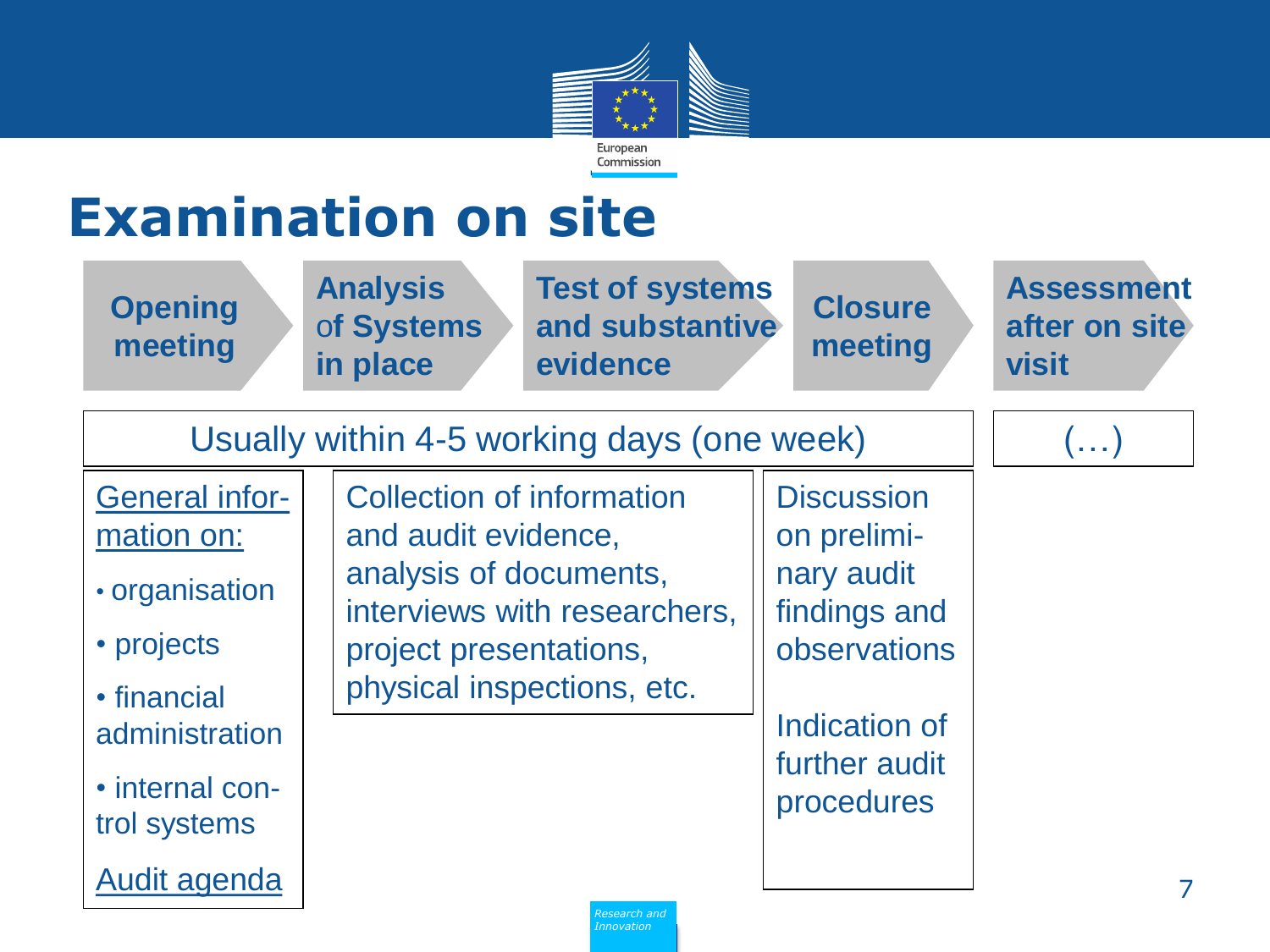

# **Reporting & Audit Closure**

- *Draft audit report subject to internal quality check*
- *Contradictory audit procedure: 30 days for beneficiary to send comments and "Letter of representation"*
- *Final audit report, subject to internal committees when applicable and final quality check*
- *Audit closure with formal "Letter of Closure" of audit and indication of further procedures for the implementation of audit results*

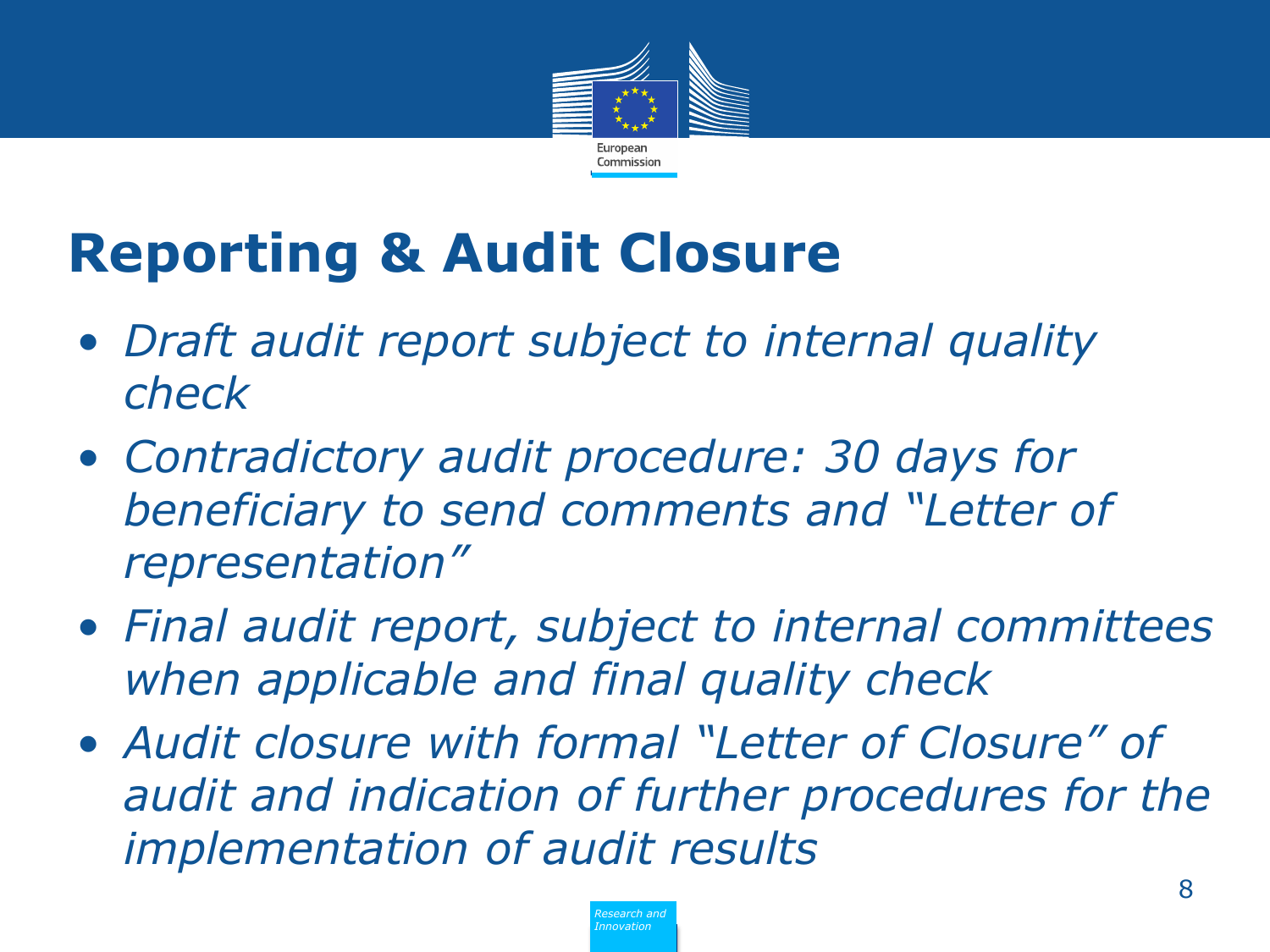

# **Implementation of Audit Results**

- *Managed by the operational services in charge of project management*
- *Adjustment of any ineligible costs*
- *Possibility of extension of audit findings to other grants in case of systemic and recurrent errors*
- *Administrative and financial penalties*
- *Further financial and legal consequences: reduction of grant, suspension of payments, termination of grant, OLAF investigations, etc.*

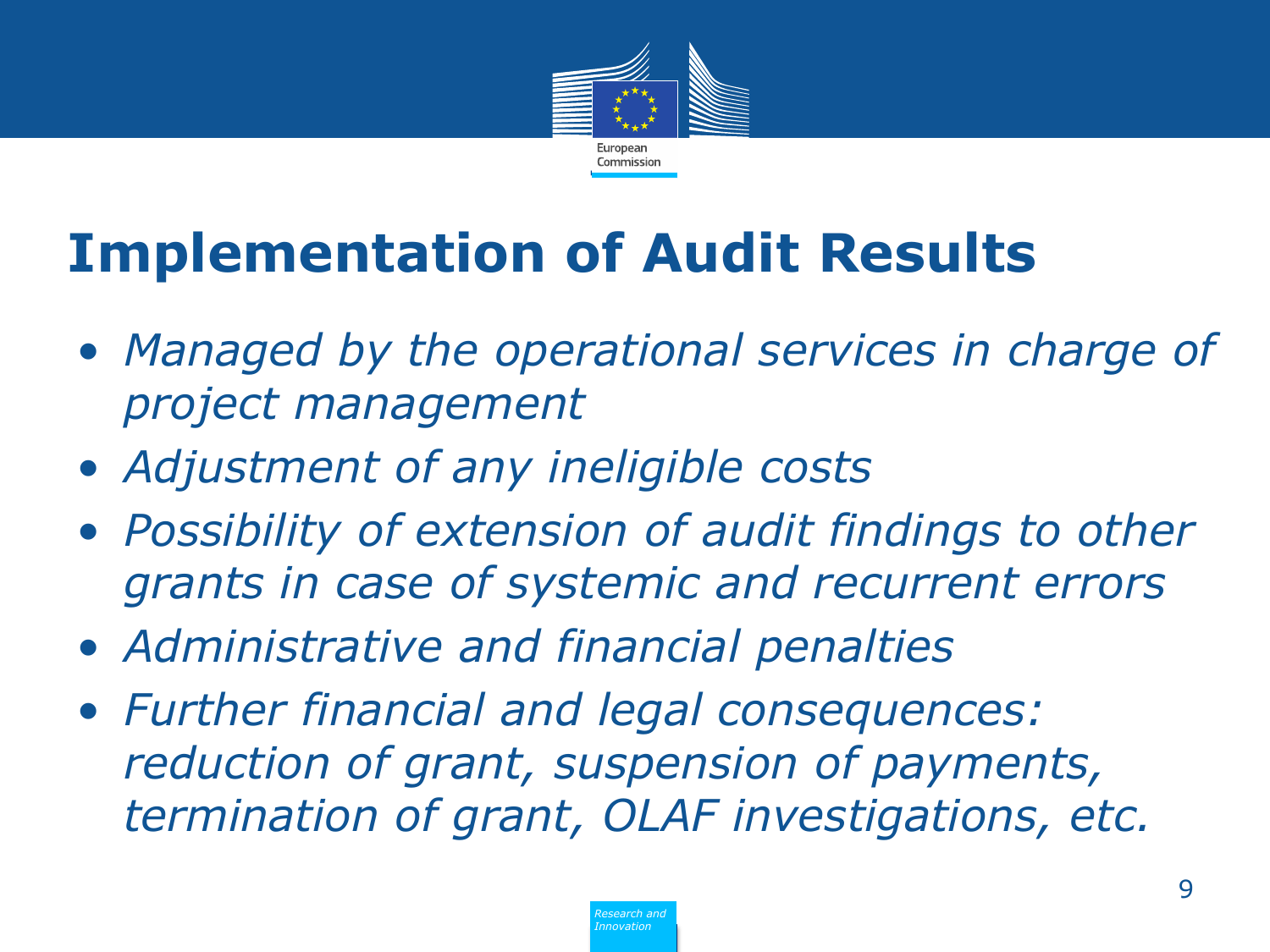

# **Obligations of beneficiaries**

- *Obligation to keep records and other supporting documentation for 5 years (retention period)*
- *Obligation to make available all records and documents during checks, reviews, audits or investigations and to keep them until the end of these procedures*
- *Original documents or authorised digital copies*
- *All evidence must be verifiable, auditable and available*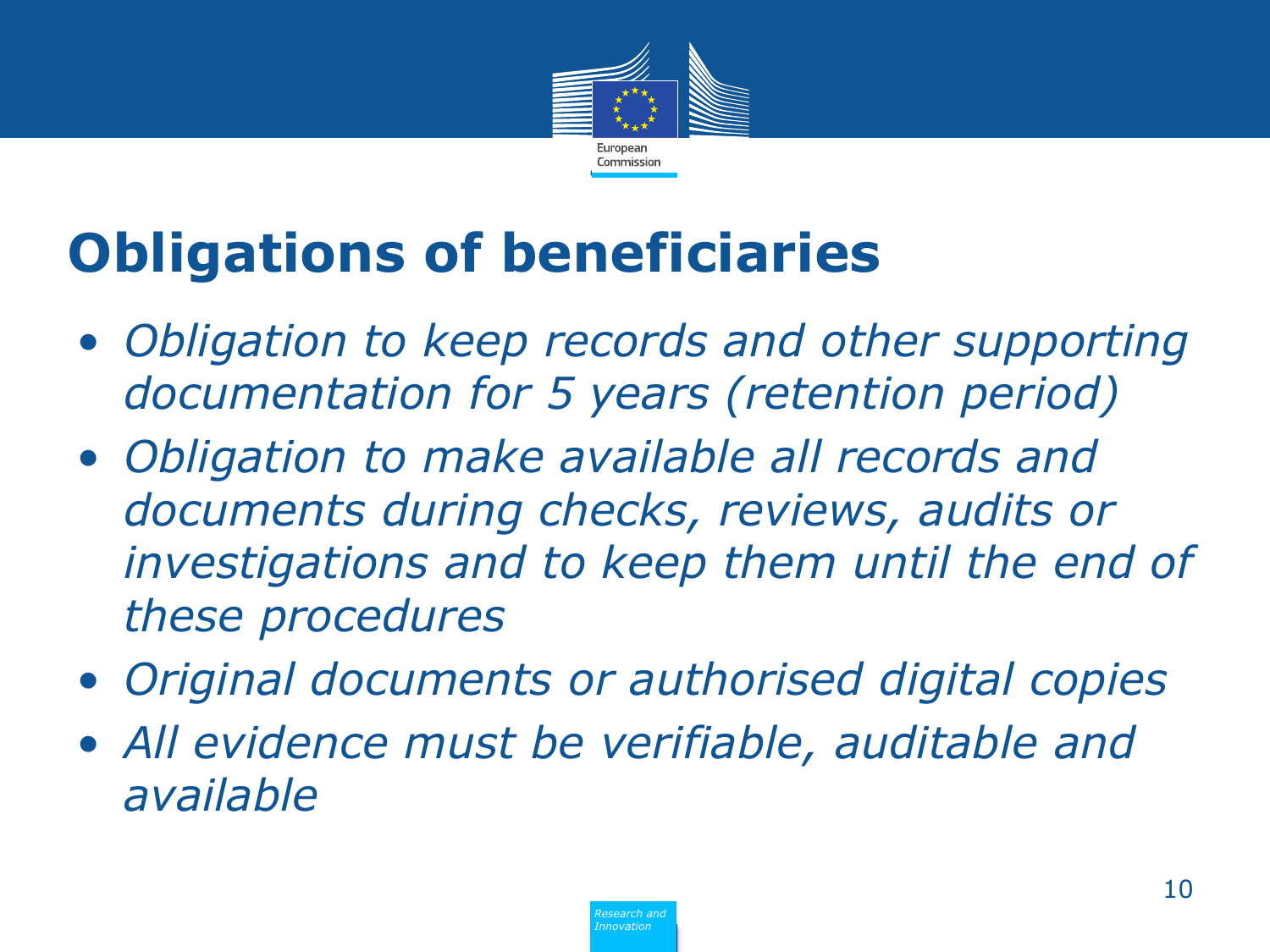

# **H2020 vs. FP7 – main changes (1)**

*Single reimbursement rate*

*More flexible rules for third parties and subcontracting costs*

*Differentiation between contracts and subcontracts*

*Unique flat rate of 25% for indirect costs* 

*Introduction of the concept of Large Research Infrastructure* <sup>11</sup>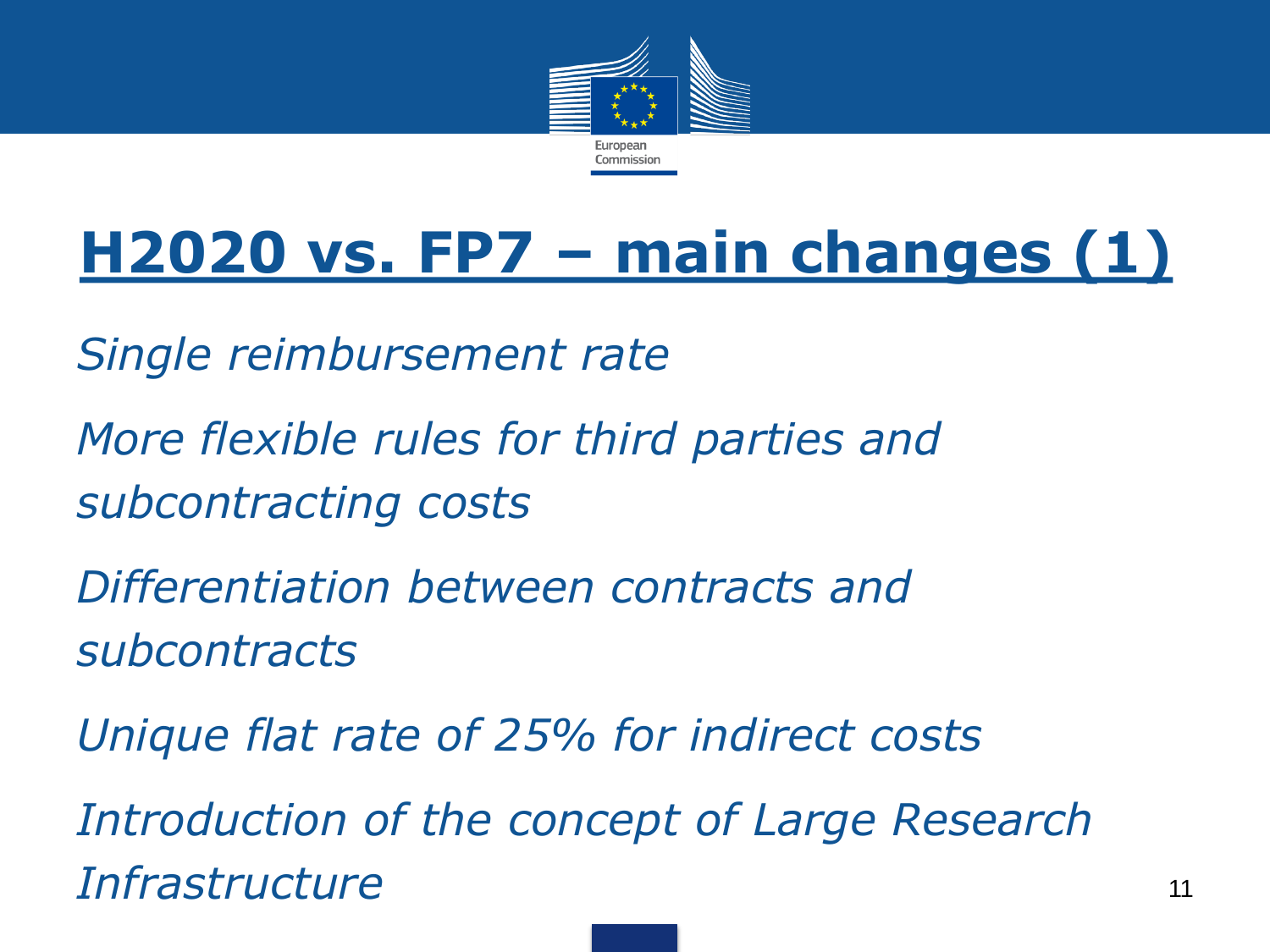

# **H2020 vs. FP7 – main changes (2)**

*3 options for determining annual productive hours Clearer and simpler obligations on time records More flexibility for average personnel costs Provisions on additional remuneration Eligibility of non-deductible VAT Common Support Centre (CSC)*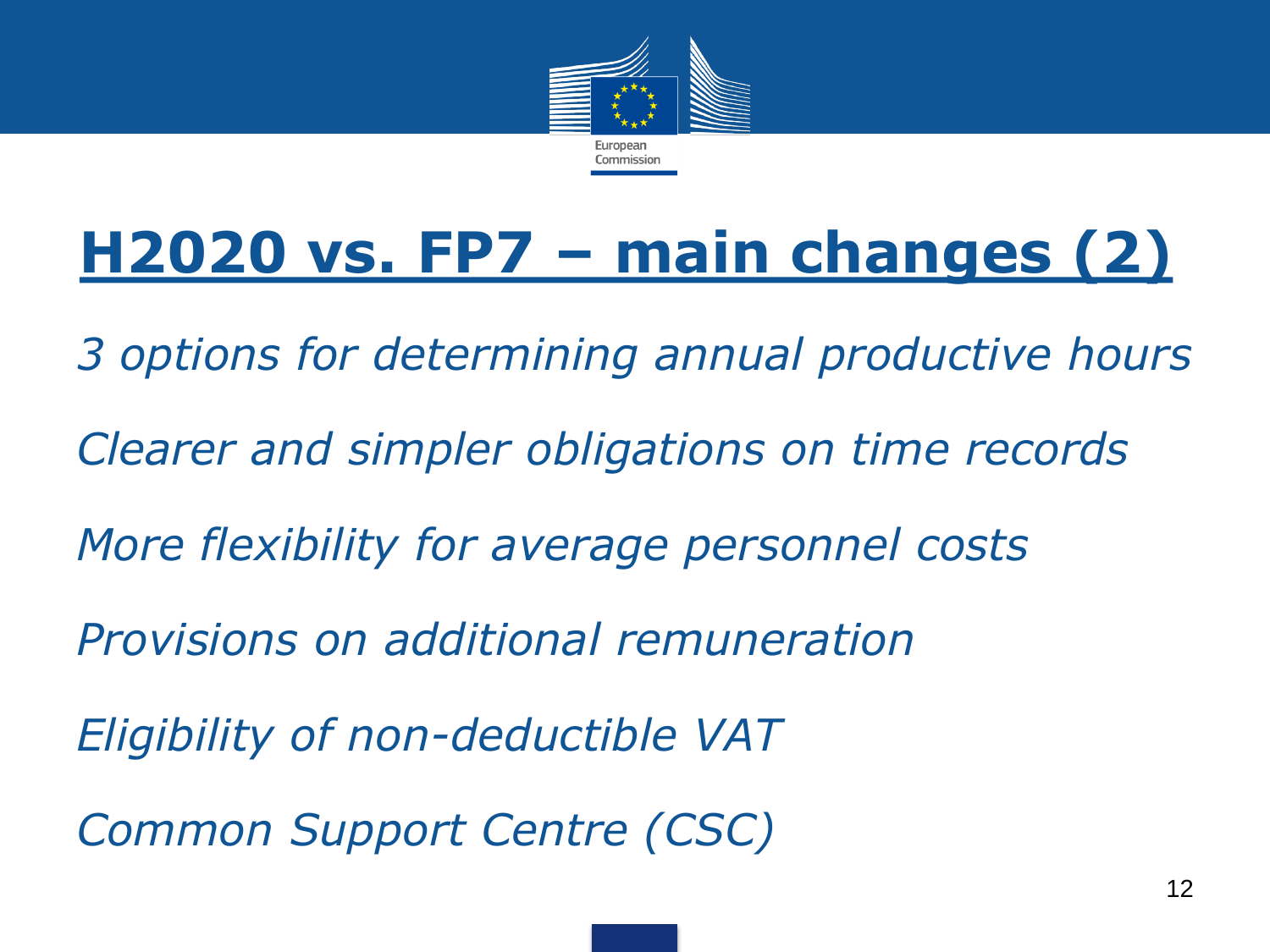

# **Level of controls and audits**

• *Ex-ante controls: Certificate on the Methodology, Large Research Infrastructure (LRI) > new H2020*

• *Ex-post controls:*

- *First level audit: Certificate on the Financial Statements (CFS) auditor to be selected by beneficiary*
- *Second level audit: Financial audits, investigations by European Commission (Common Audit Service), ECA, OLAF*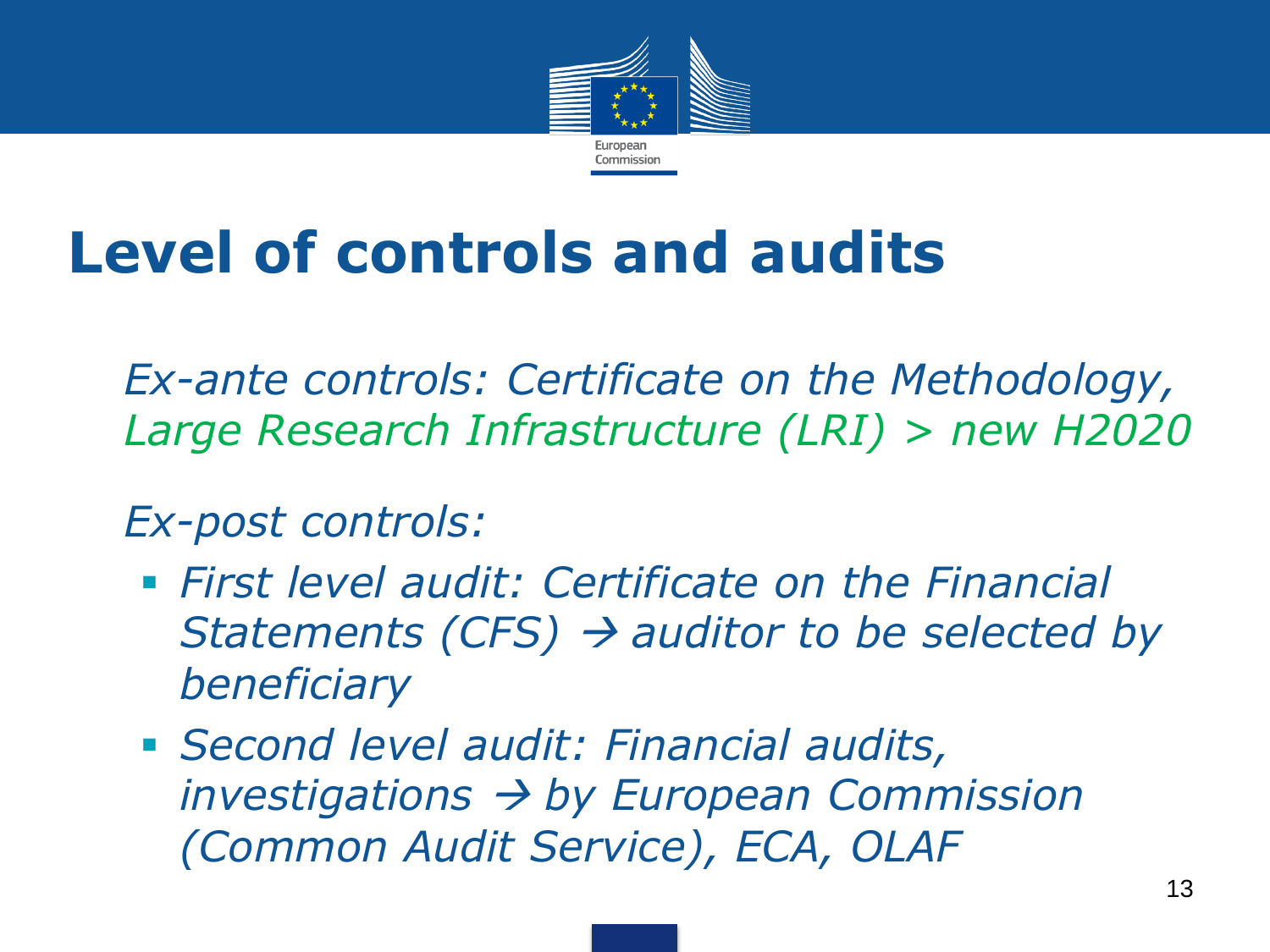

### **Certificate on the Methodology (CoM)**



- *2 types: CoM / CoMAv*
- *Optional: Ex-ante certification of methodology for average personnel costs (CoMAv) and indirect costs (CoM)*



- *2 types: CoM / LRI*
- *Optional: Ex-ante certification of the methodology (CoM) for unit costs (average personnel costs)*
- *Obligatory: Large Research Infrastructure (LRI)*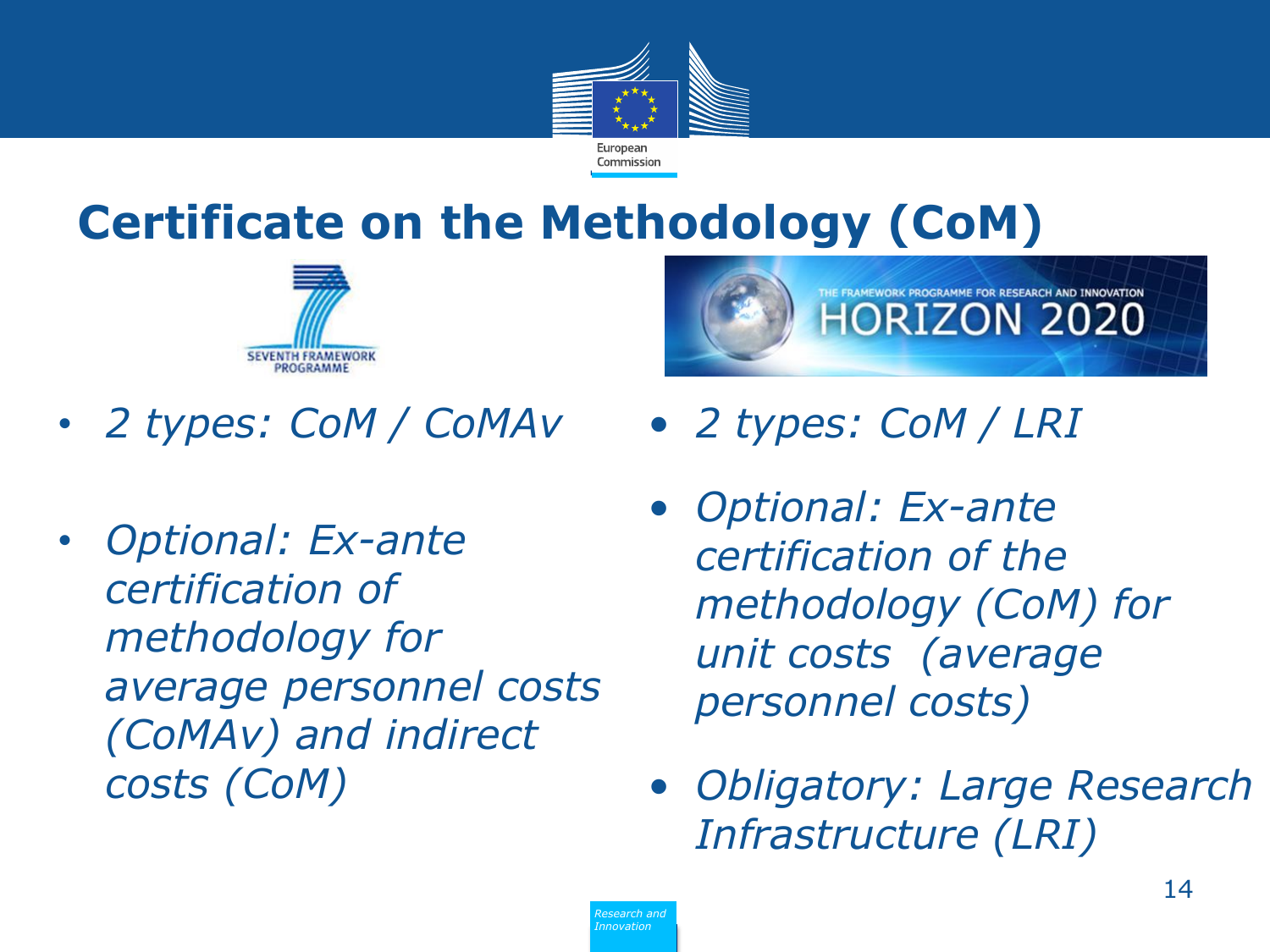

### **Certificate on the Financial Statements (CFS)**



- *Threshold: € 375.000 EU contribution*
- *Certificate necessary every time threshold is exceeded and "counter" set back to zero*
- *Costs for CFS eligible under category "Subcontracting costs"*



- *Threshold: € 325.000 actual + unit costs (direct)*
- *1 certificate at the end of the action (together with payment request)*
- *Costs for CFS eligible under category "Costs for goods or services"*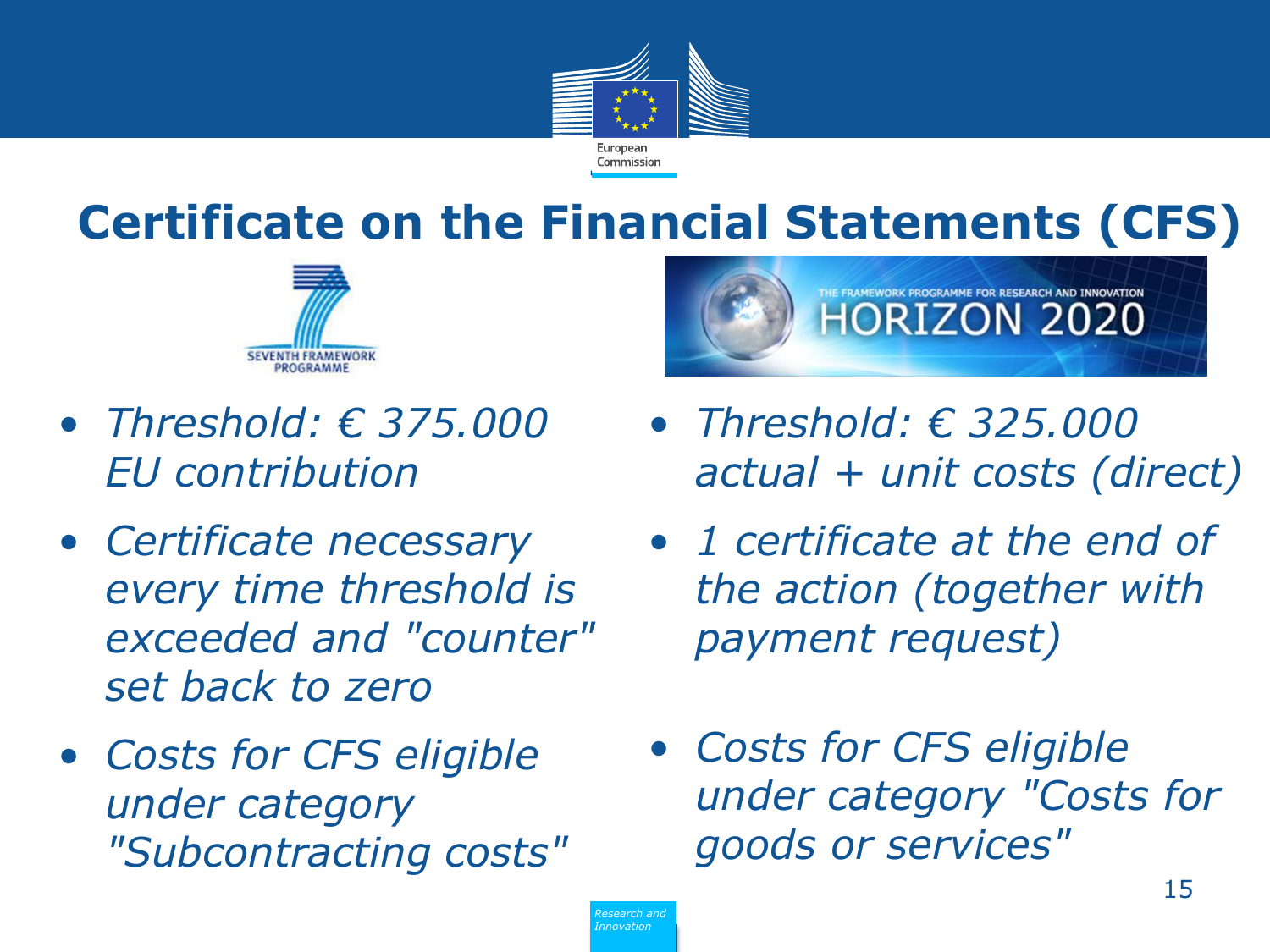

### **Financial audits: Second level audits**





- *Up to 5 years after the end of the project = activities foreseen by Annex I*
- *"Extrapolation procedure" for systematic errors* → *No contradictory process*
- *Up to 2 years after payment of the balance*
- *"Extension of audit findings" for systematic errors 90 days contradictory*

*process*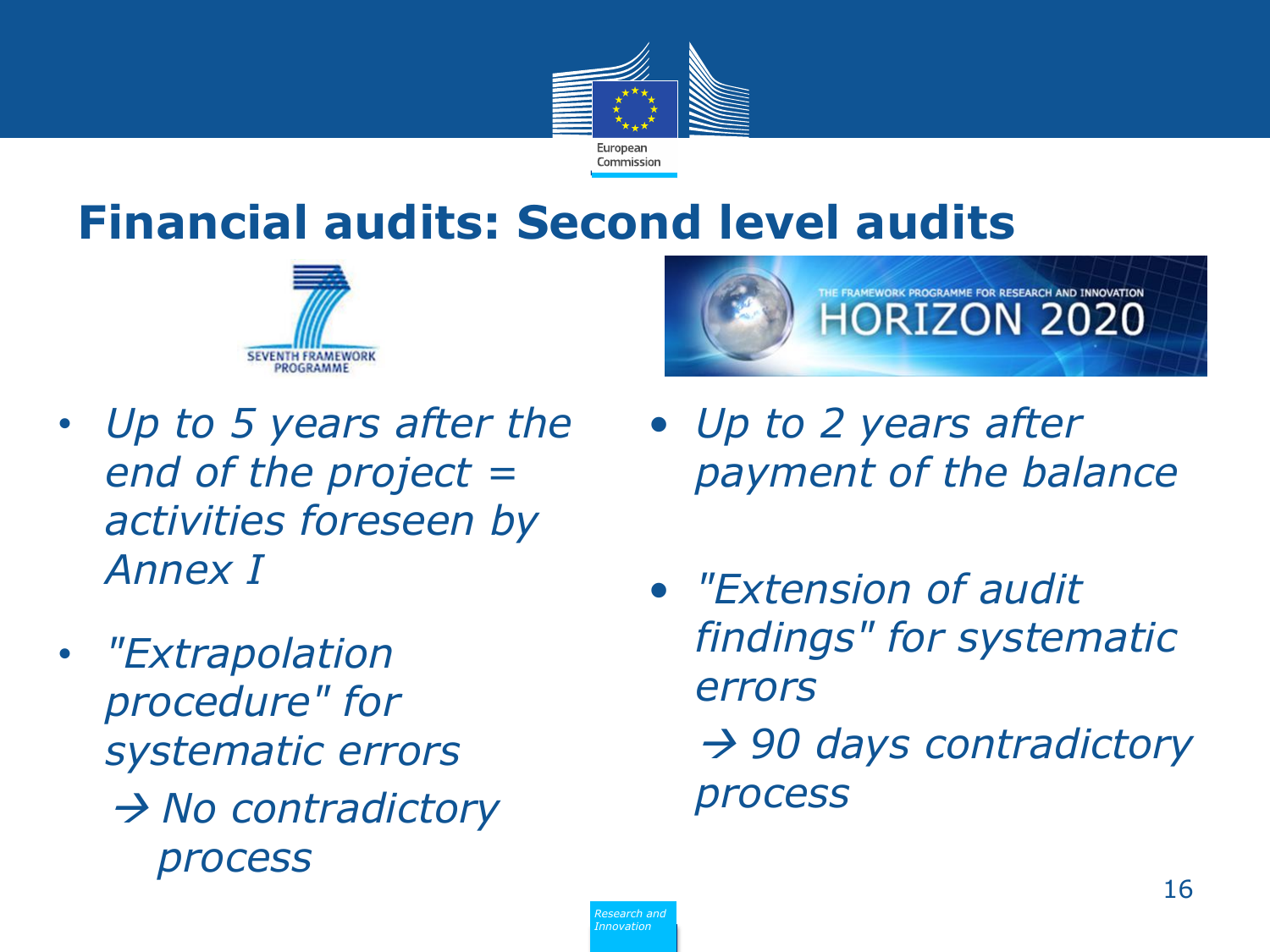

### **Common Support Center which will ensure :**

- $\triangleright$  That all beneficiaries receive the same experience throughout the FP
- $\triangleright$  A consistent application of a single set of rules for participation and dissemination in Horizon 2020 across all components of the FP.
- $\triangleright$  A consistent interpretation of the rules for all instruments and implementing bodies
- Efficiency gains from cost reduction, job savings and rationalisation of processes and procedures

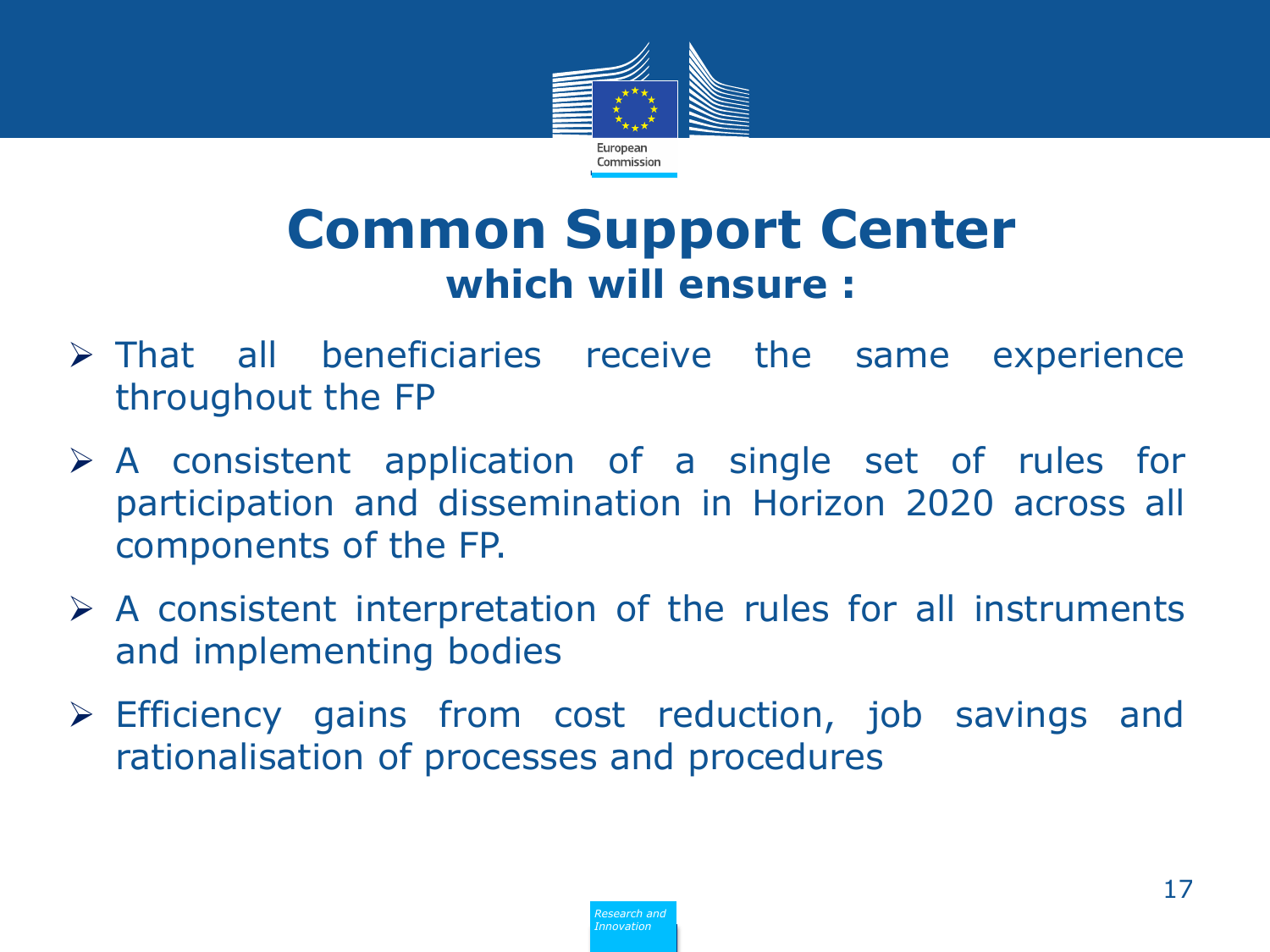

### **Common Support Center will consist of:**

- **≻ Common Legal Support Service**
- Common Audit Service
- **≻ Common Business Processes Service**
- Common IT Service
- Common Service for Information and Data

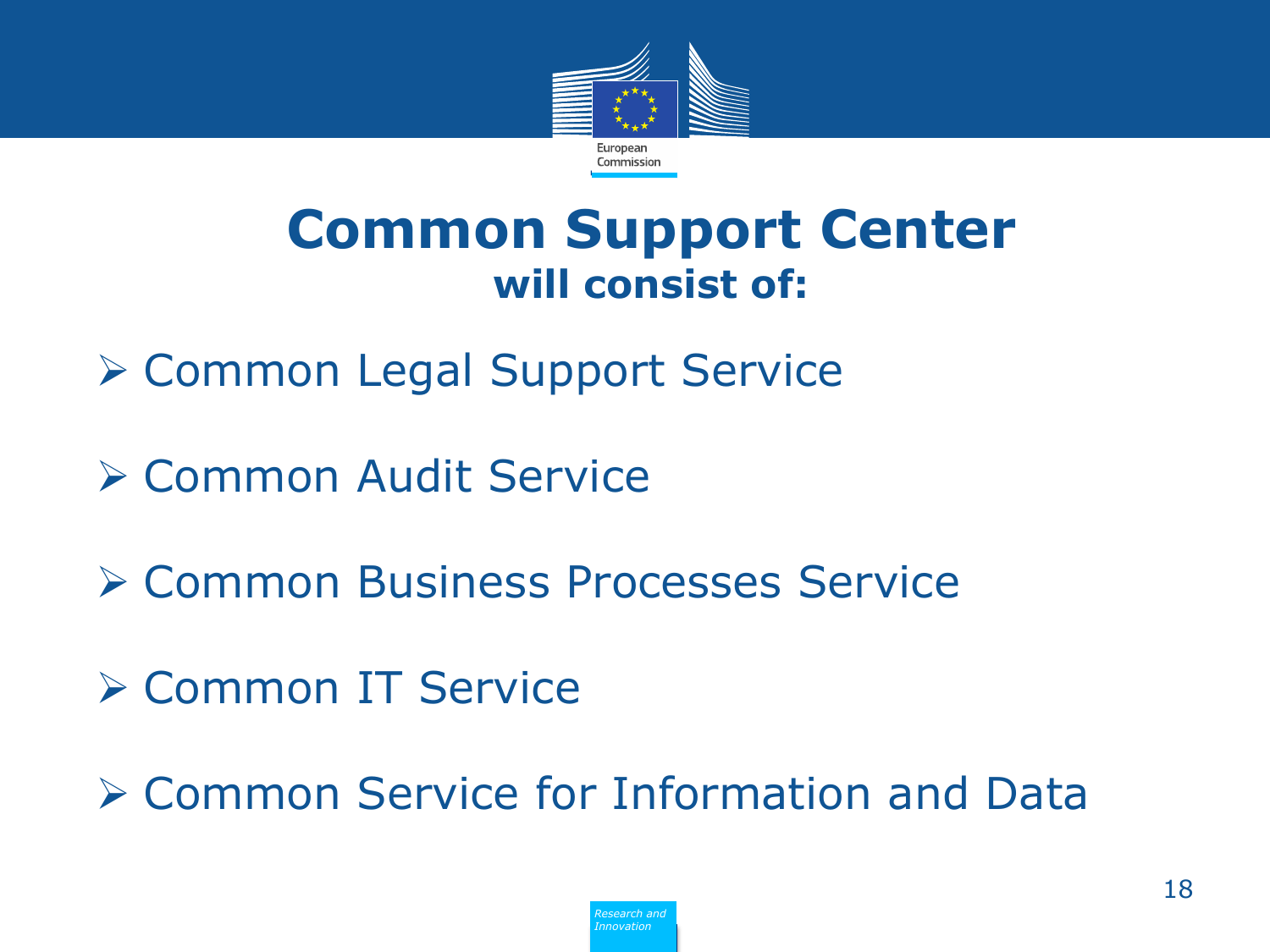

# **Common Audit Service**

- *Certification on Methodology (unit costs for average personnel costs)*
- *Ex-ante assessment for Large Research Infrastructure (LRI) costs*
- *Financial audits (second level audits by Commission or external auditors) for all H2020 actions of:*
	- *All Research related Directorate-Generals of the European Commission*
	- *Executive Agencies*
	- *Joint Undertakings*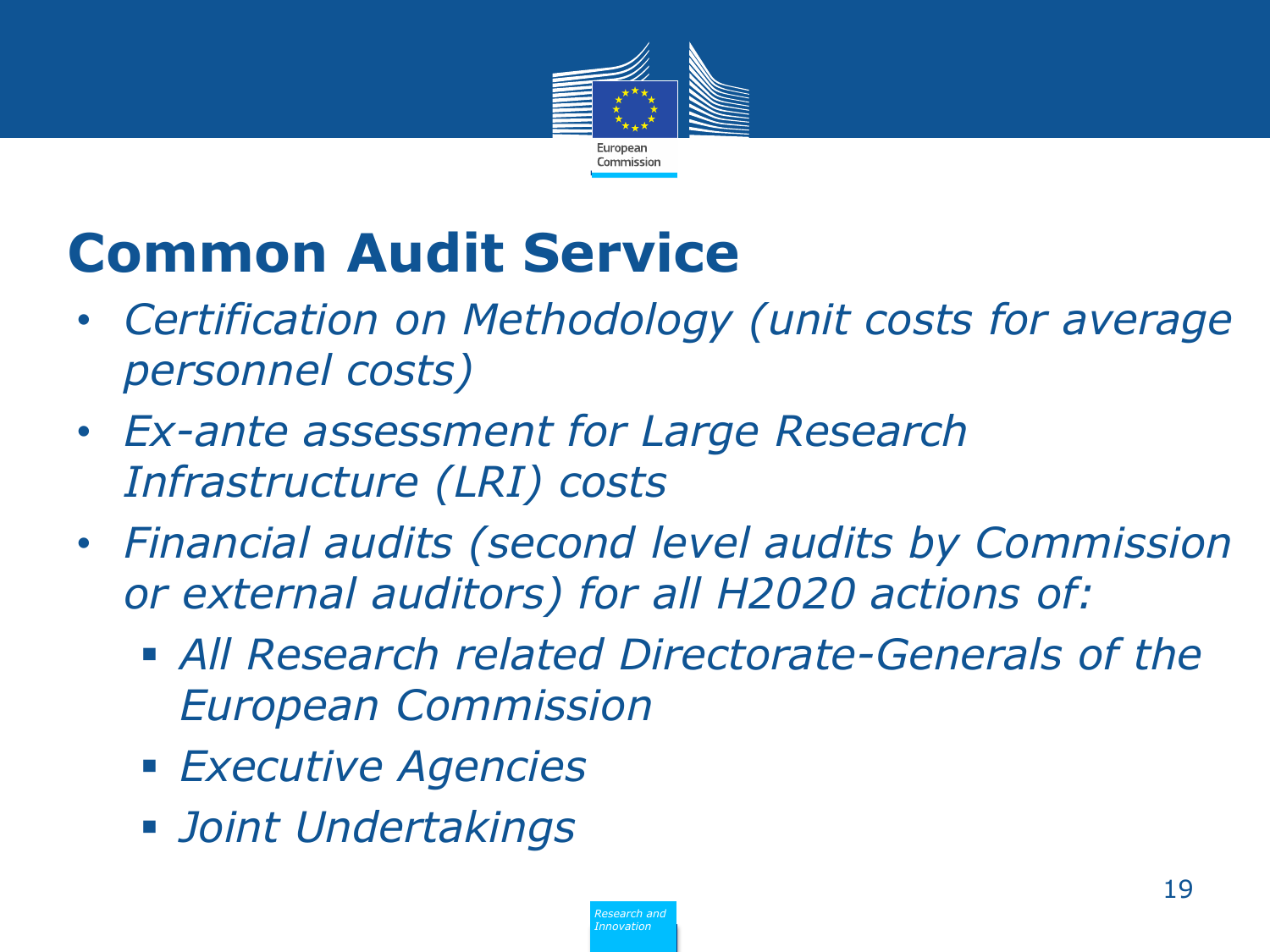

## **Lessons learned from FP7**

• *General rules for eligibility of direct and indirect costs*

### • *Main cost categories:*

• *Personnel* • *Subcontracting and third parties* • *Durable equipment* • *Consumables* • *Travel* • *Indirect costs*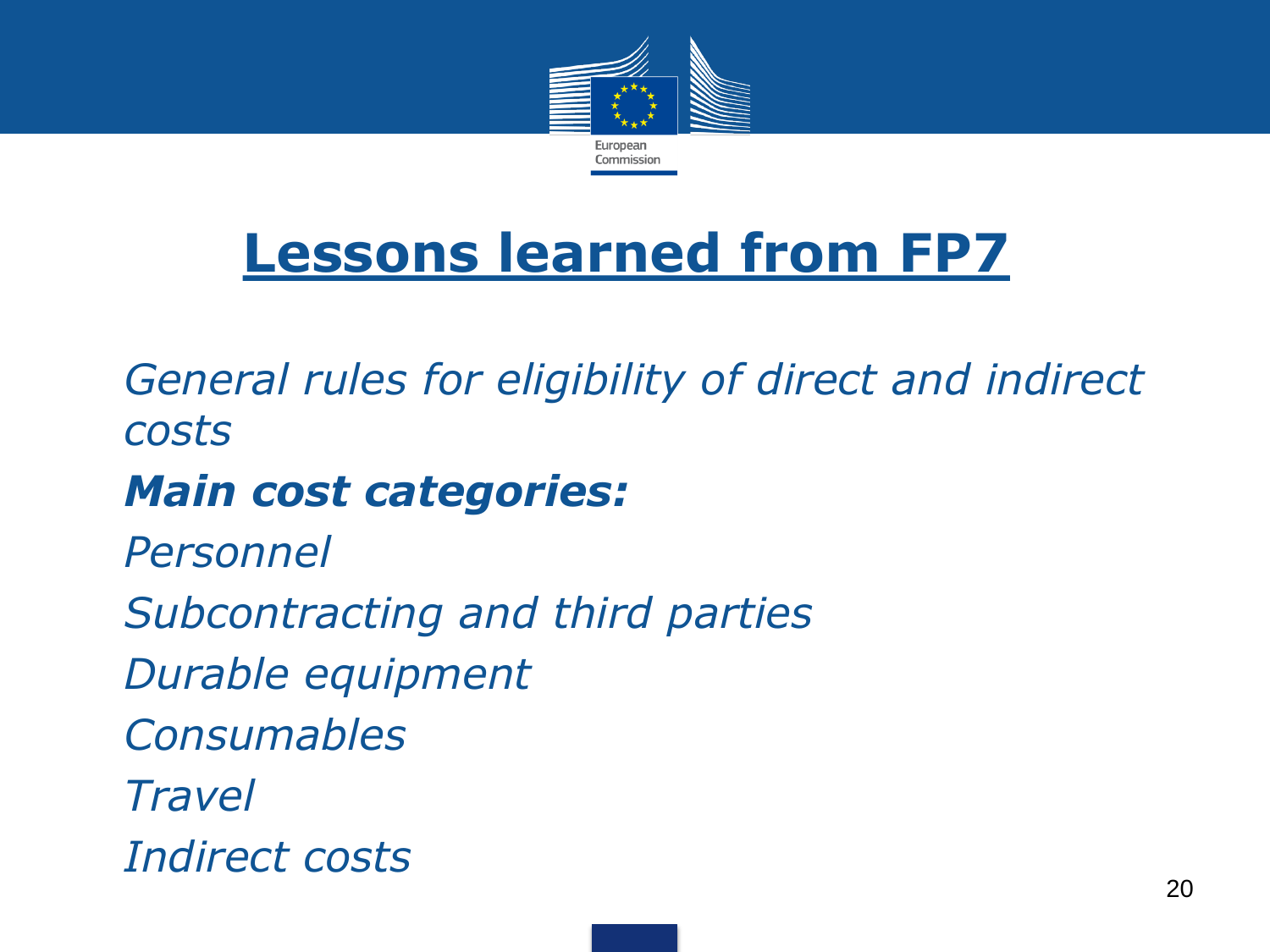

## **General rules for eligibility of costs (1/2)**

*To be considered eligible, the costs must be:*

 *Actually incurred (not estimated, budgeted or imputed) When actual costs are not available at the time of establishment of the financial statement, the closest possible estimate may be declared in conformity with the accounting principles of the beneficiary. However, these estimates should be adjusted when the actual costs are available.*

#### *Incurred by the beneficiary*

*Supporting documents proving occurrence, the bookkeeping and the payment must be kept by the beneficiary*

#### *Incurred during the duration of the project*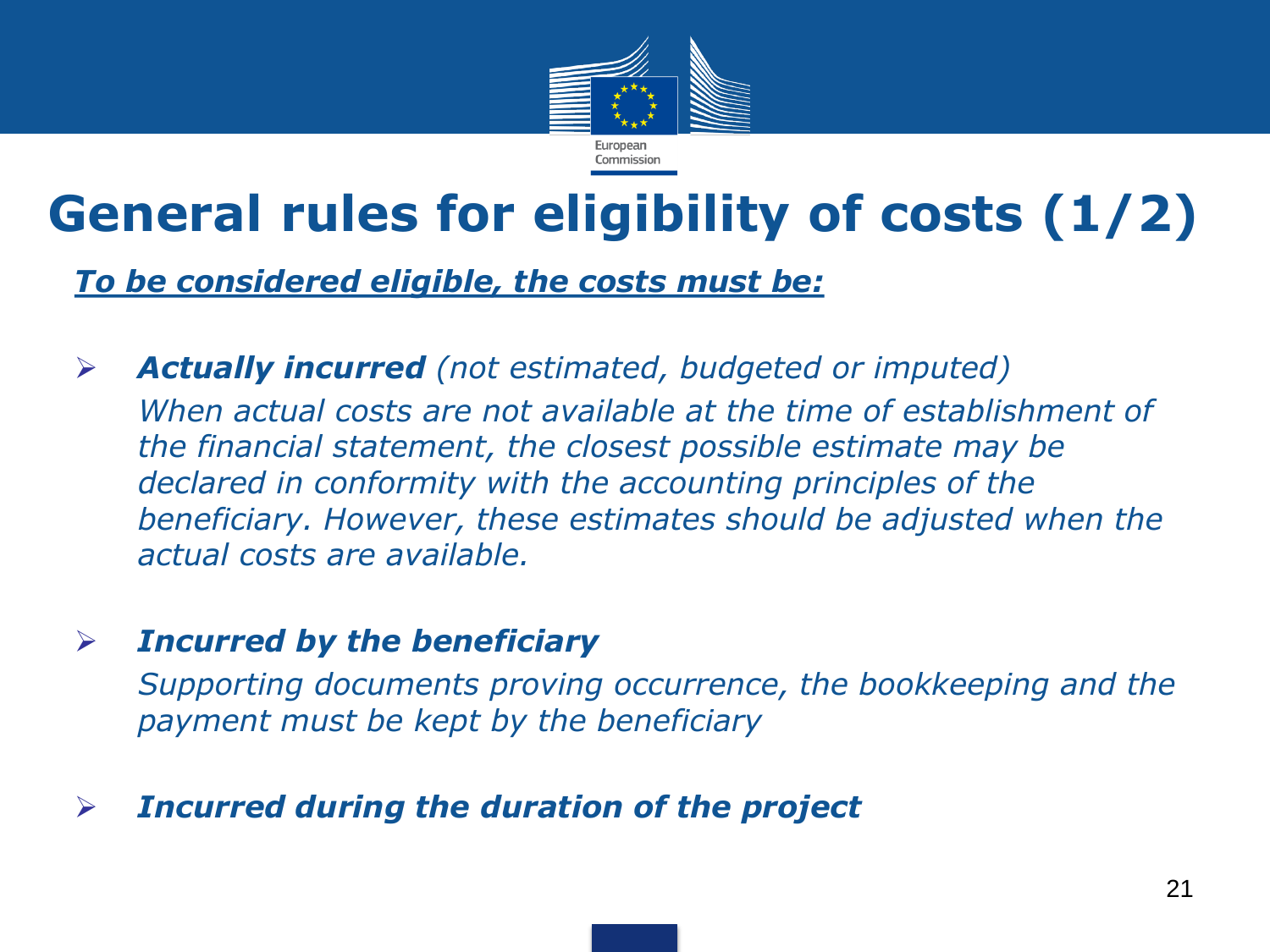

## **General rules for eligibility of costs (2/2)**

*To be considered eligible, the costs must be:*

- *Determined according to the usual accounting and management principles and practices of the beneficiary However, the beneficiary must adjust its usual accounting and management practices if they are not in line with the FP7 rules*
- *Used for the sole purpose of the project under the principles of economy, efficiency and effectiveness The standard of "good housekeeping" in spending public money.*
- *Recorded in the accounts of the beneficiary Exemptions exist for certain cases involving third parties*
- *Annex I should include a general description of costs. Some types of costs (such as subcontracts) must be clearly identified in the estimated budget of the project (Annex 1)*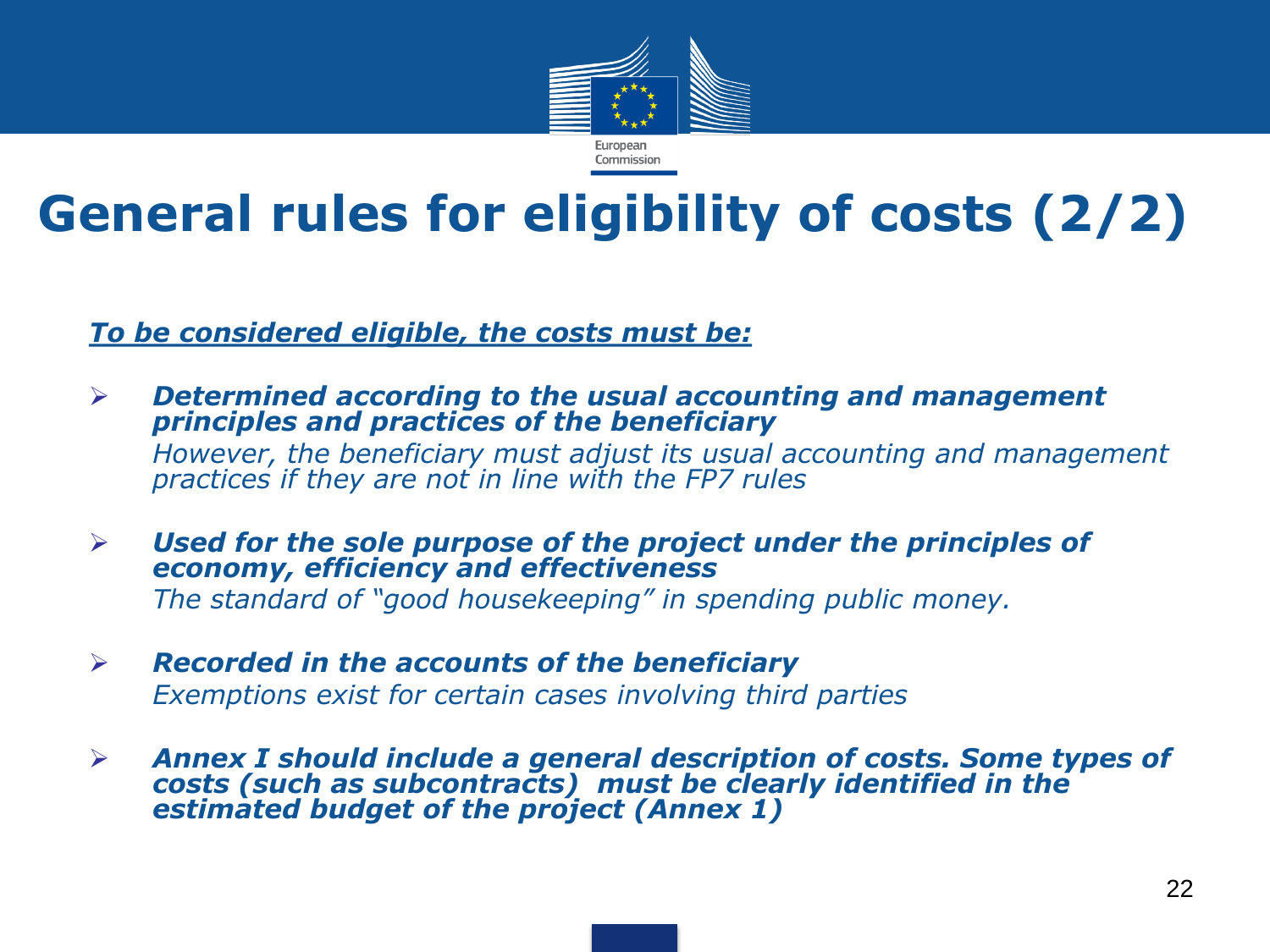

### **Direct and indirect costs**

#### *Direct costs:*

• *Are all those eligible costs which can be attributed directly to the project and are identified by the beneficiary as such in accordance with its accounting principles and its usual internal rules.* 

#### *Indirect costs:*

• *Are all those eligible costs which cannot be identified by the beneficiary as being directly attributed to the project, but which can be identified and justified by its accounting system as being incurred in direct relationship with the eligible direct costs attributed to the project.*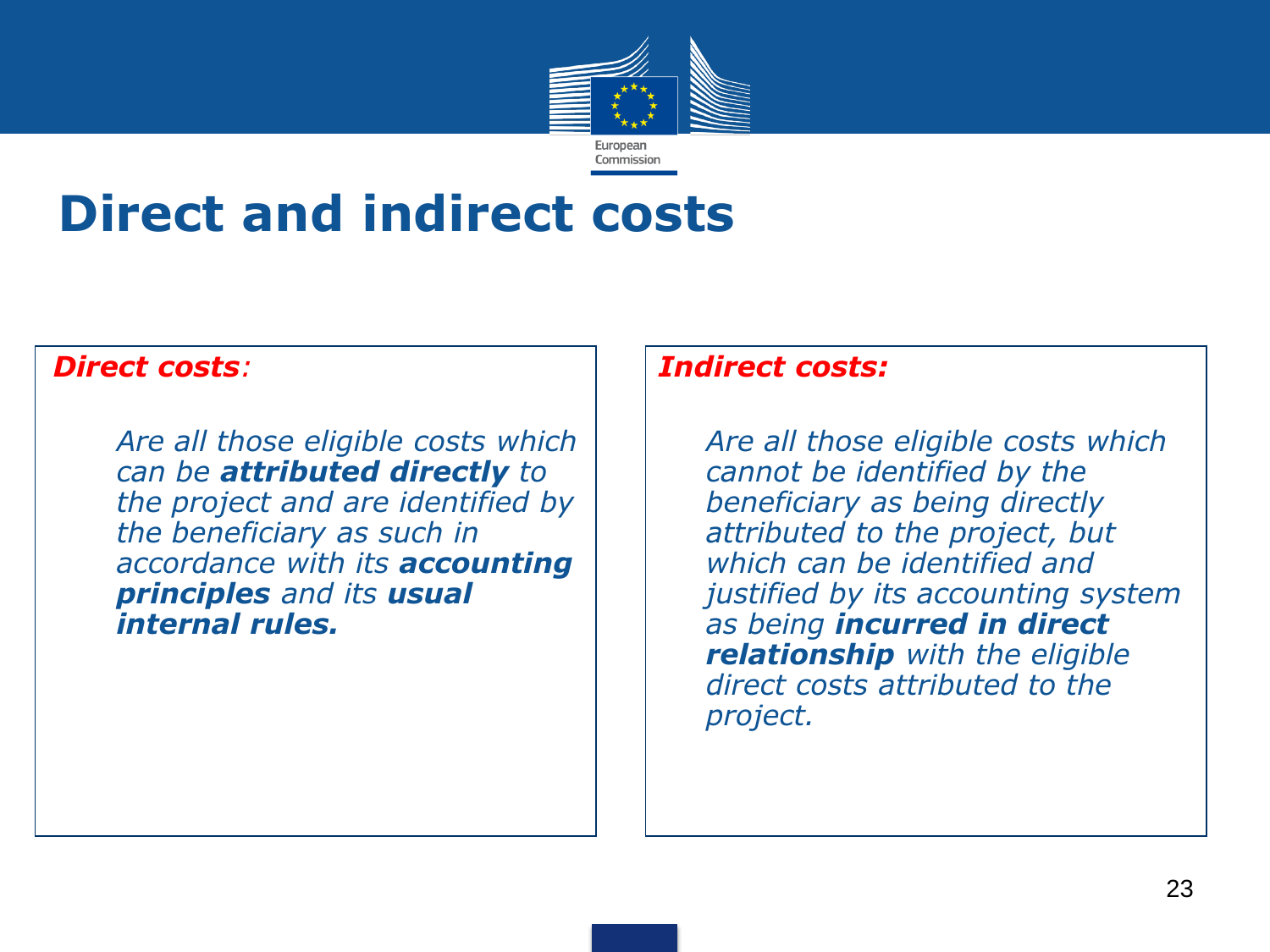

### **Personnel costs: underlying principles**

- *Only the costs related to participation in the EU cofunded project may be reimbursed, hence the beneficiary has to record time spent by their personnel.*
- *Generally, the calculation of personnel costs is based on hourly rates. They are based on all eligible personnel cost elements and the total productive hours.*
- *The EU co-finances the projects carried out by the entities with appropriate research resources. Beneficiaries need to demonstrate that the project personnel is in fact their personnel.*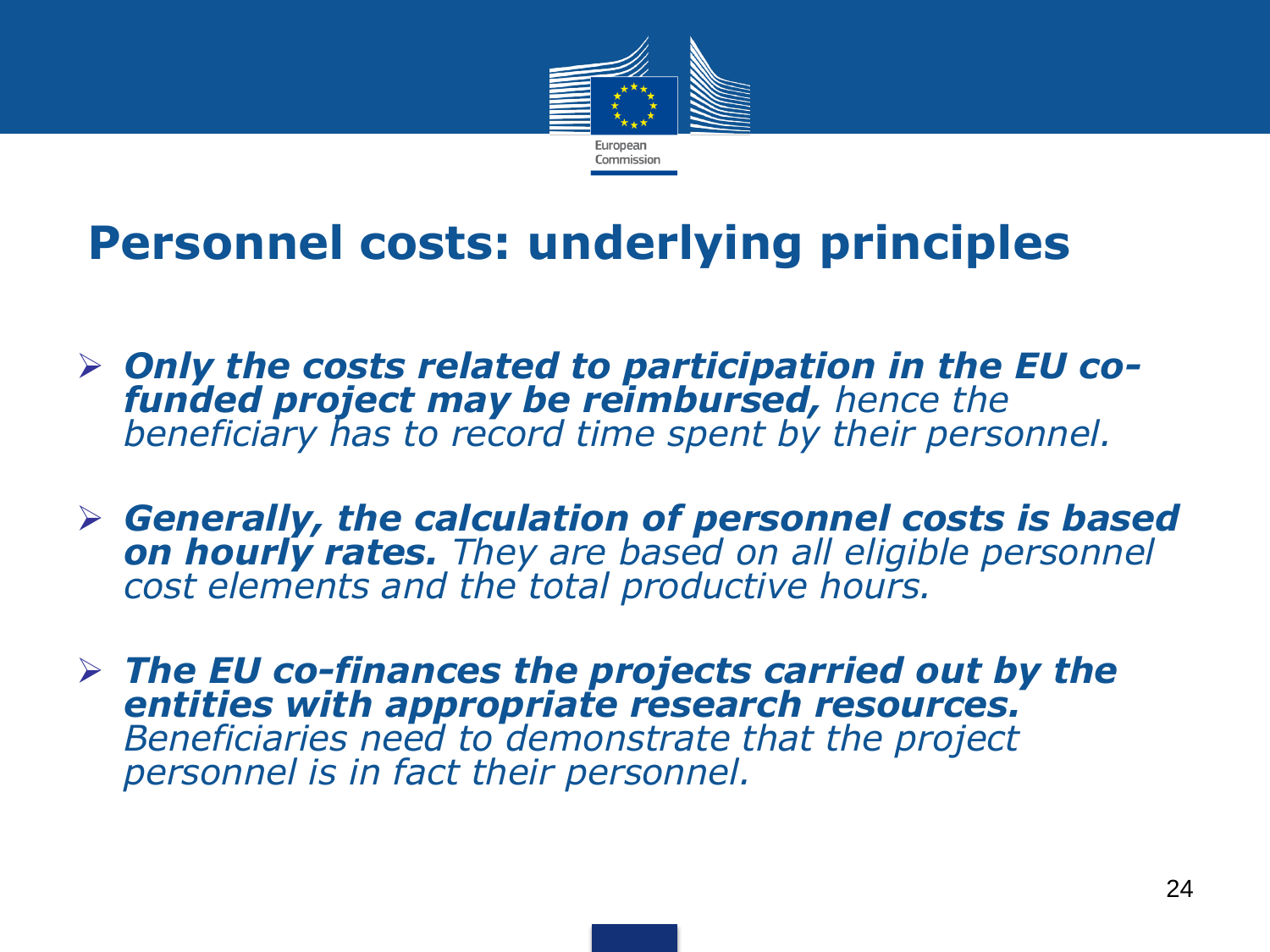

### **Personnel costs: checks and evidence**

#### *Beneficiary ensures:*

- *Staff has employment contracts They are on the payroll Salary related charges appear on the payslip Time records exist*
- *The calculation of productive hours reflects reality*

#### *Beneficiary provides\*:*

*Internal rules/legislation (salaries/bonuses/social charges, time recording, working hours/overtime, etc.) Employment Contracts Payslips Time records Productive hours calculation Calculation of hourly rates*

#### *Auditor checks and verifies:*

- *The calculation of the hourly rate. The number of productive hours used The reliability of the time records The remuneration is calculated in compliance with internal practices and legislation The project personnel is the beneficiary's personnel, hired under valid employment contracts Time spent on the project is justified (based on documents)*
- *The certifying auditor reconciles claims to accounts.*

\*The list of evidence is not exhaustive, but reflects good practices and examples  $\overline{\phantom{a}}$  25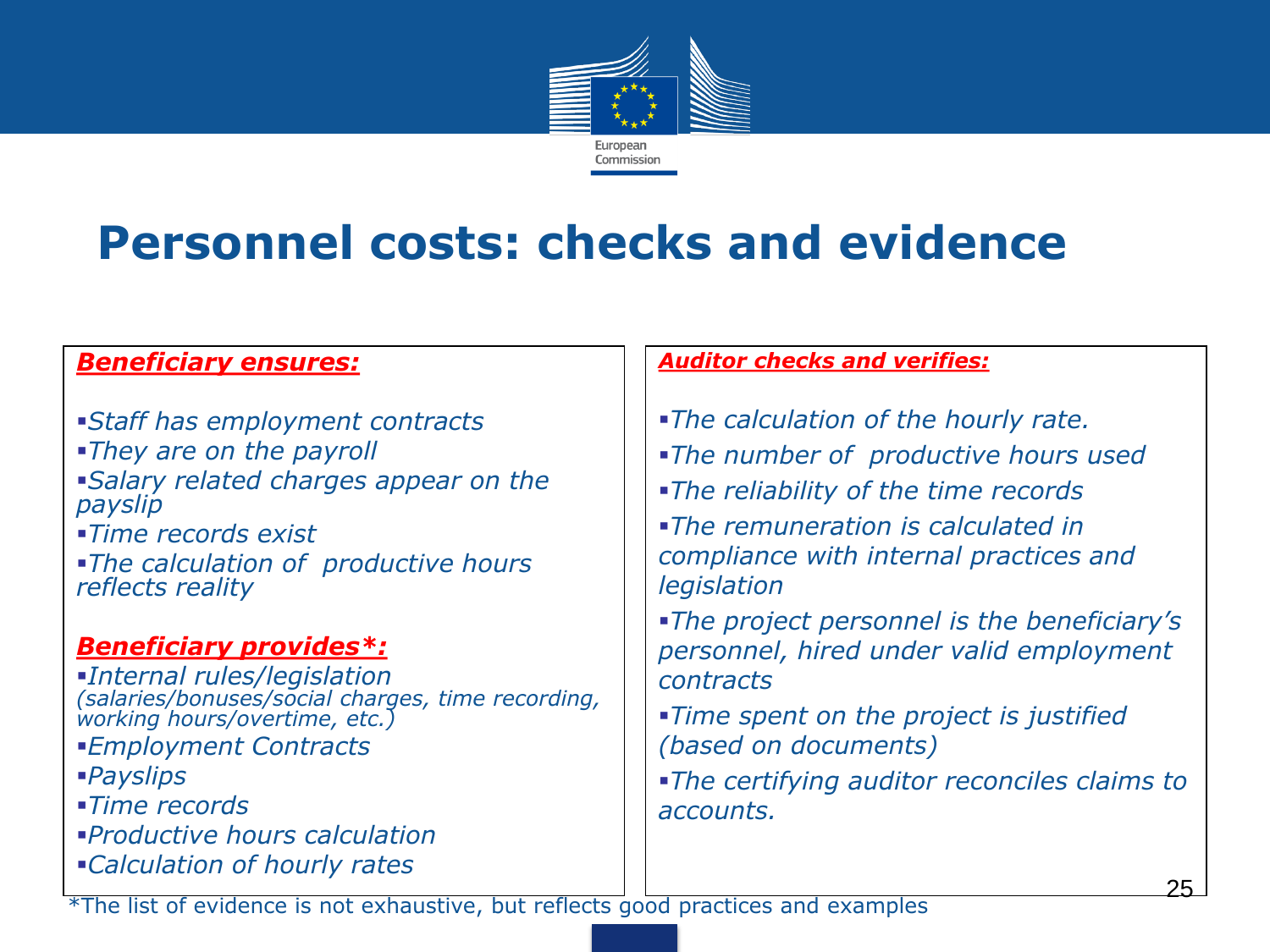

## **Personnel costs: common errors**

*Issues related to time recording:*

#### *Time records without the required elements*

- *No description of related activity, insufficient detail (e.g. only monthly activities)*
- *Not signed*
- *Not individual*
- *Time records absent or incomplete*
- *Not subject to the supervision /authorisation by superiors / project manager*

#### *Errors in transfer of the data from time records to cost claims*

- *Time records not reconciled with HR (e.g. absences).*
- *Declared project time includes hours worked on another activity*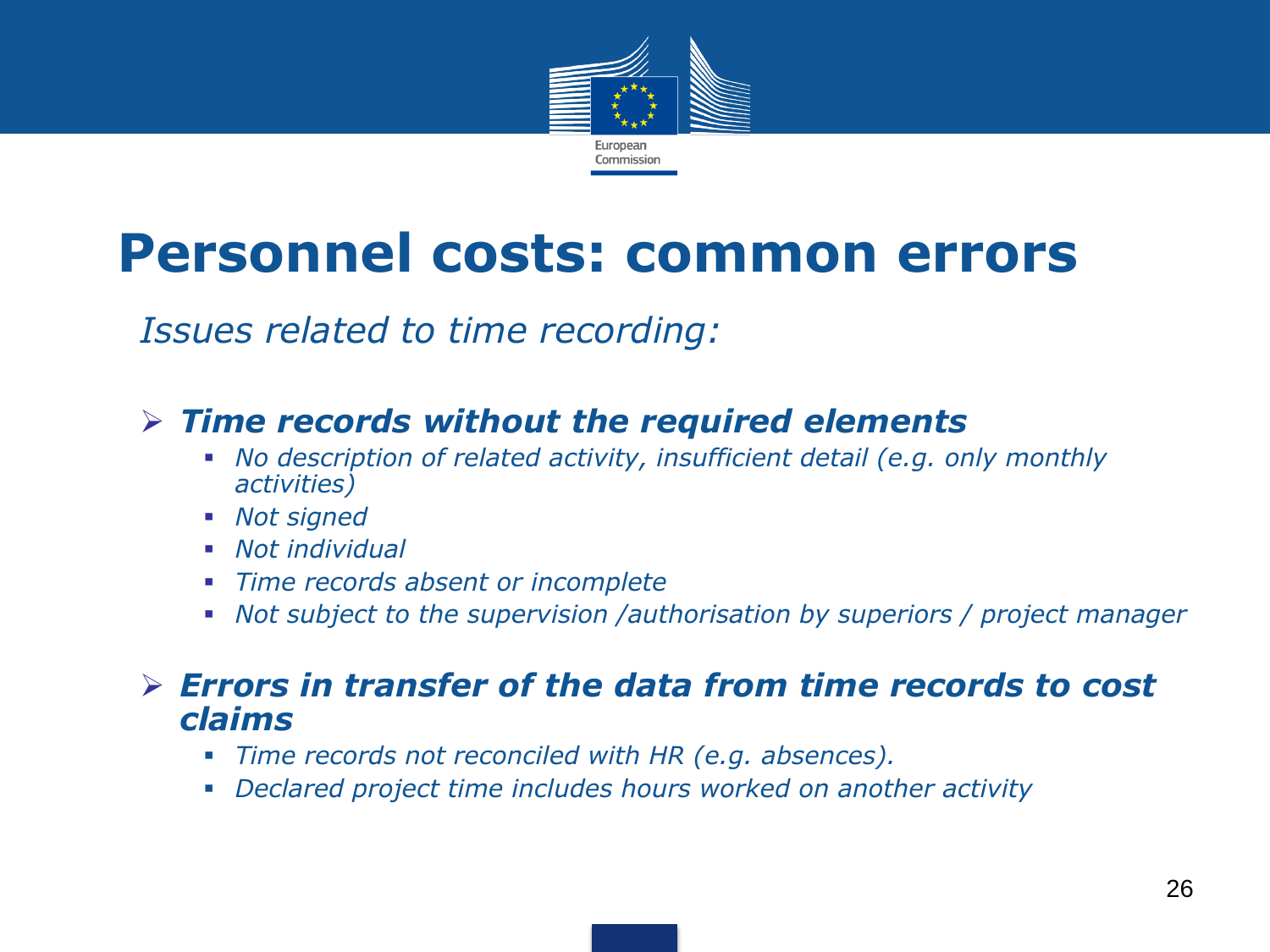

## **Personnel costs: common errors**

*Issues related to the calculation of the hourly rate:*

- *Total remuneration includes ineligible bonus & overheads elements*
- *The calculation of the total productive hours do not reflect reality*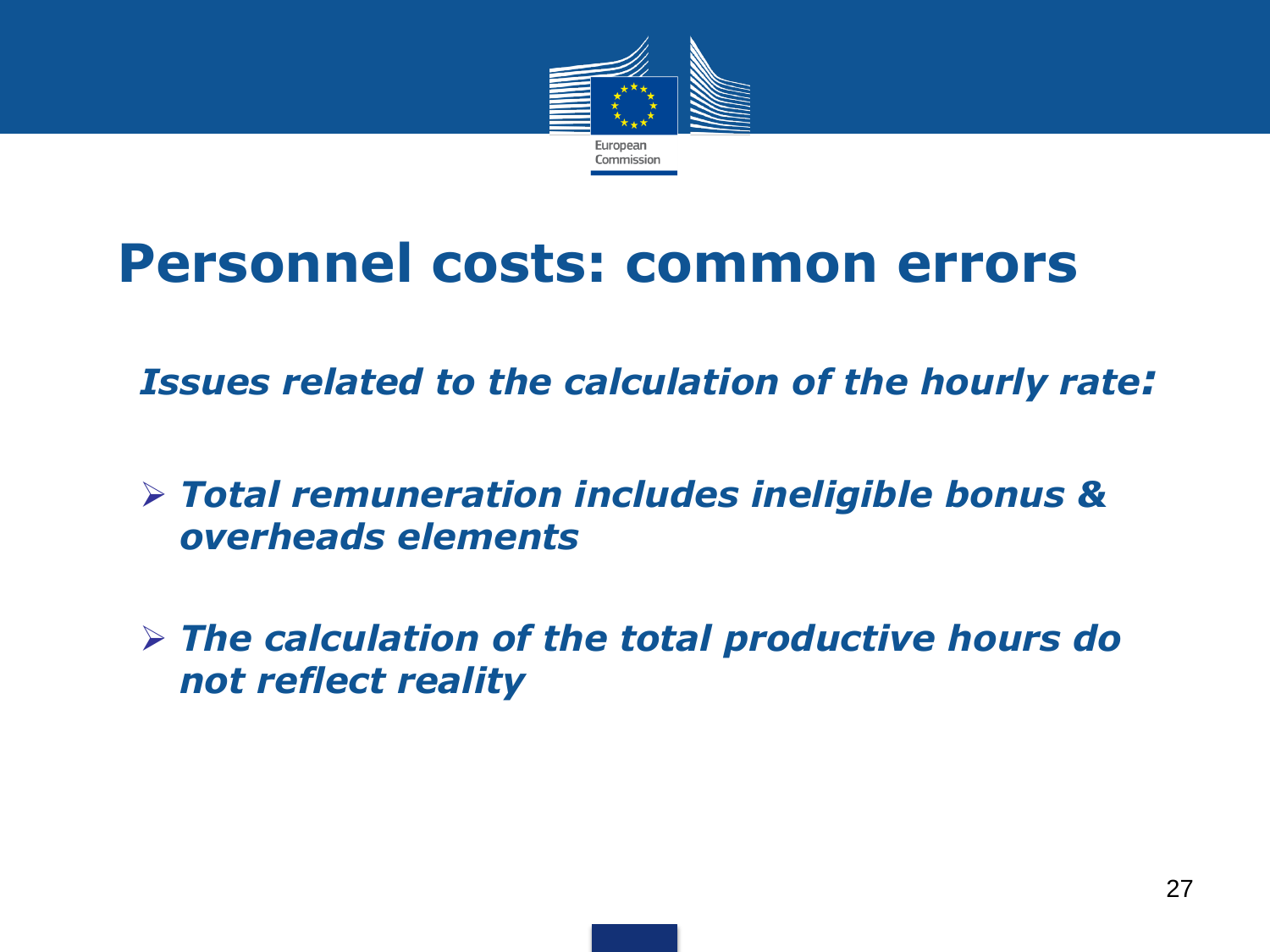

## **Personnel costs: common errors**

#### *Internal control issues:*

- *Project personnel not directly employed or paid by the beneficiary (unless use of 3rd party resources fulfilling certain conditions and included in Annex I)*
- *Costs reported in project accounts only (not recorded in the statutory accounts)*
- *Usual accounting or management principles and practices not applied to the EU project*
- *Use of budgeted figures instead of actual costs*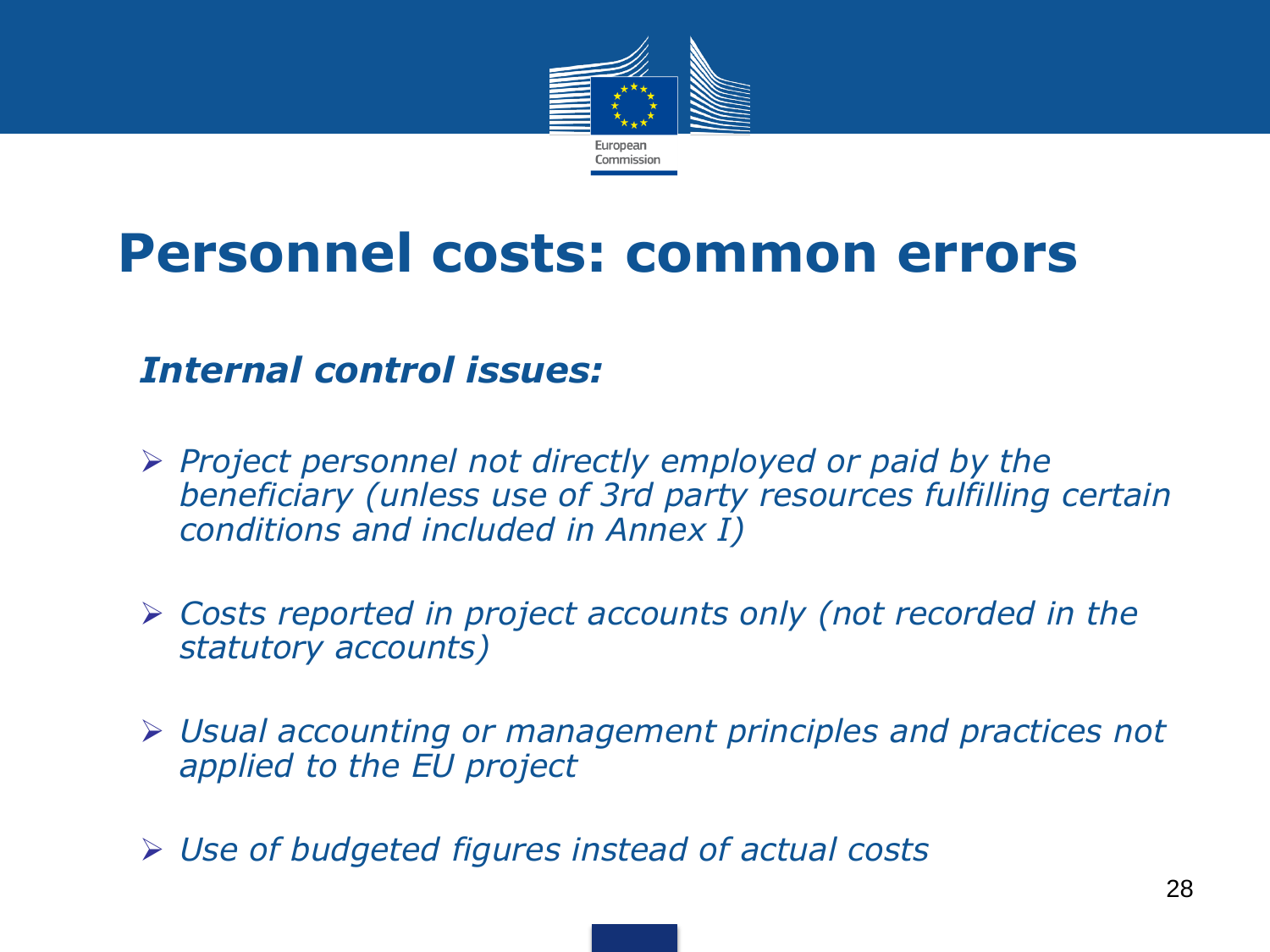

# **Personnel costs: How to get things right**

#### *Per employee:*

*Personnel direct costs claimed = number of hours worked on project \* hourly personnel rate*

*Hourly personnel rate = annual personnel costs / annual productive hours*

*Annual productive hours: actual or standard (no significant deviation)*

| <b>Productive hours calculation</b> |                  |
|-------------------------------------|------------------|
| Total days in a year                | 365              |
| Less: Weekends                      |                  |
| <b>Subtotal</b>                     |                  |
| Less: Annual Holidays               |                  |
| Less: Statutory Holidays            |                  |
| Less: Illness & Others              |                  |
| Productive days per year            |                  |
| Hours per day                       |                  |
| Productive hours per year           | 1.6 <sup>°</sup> |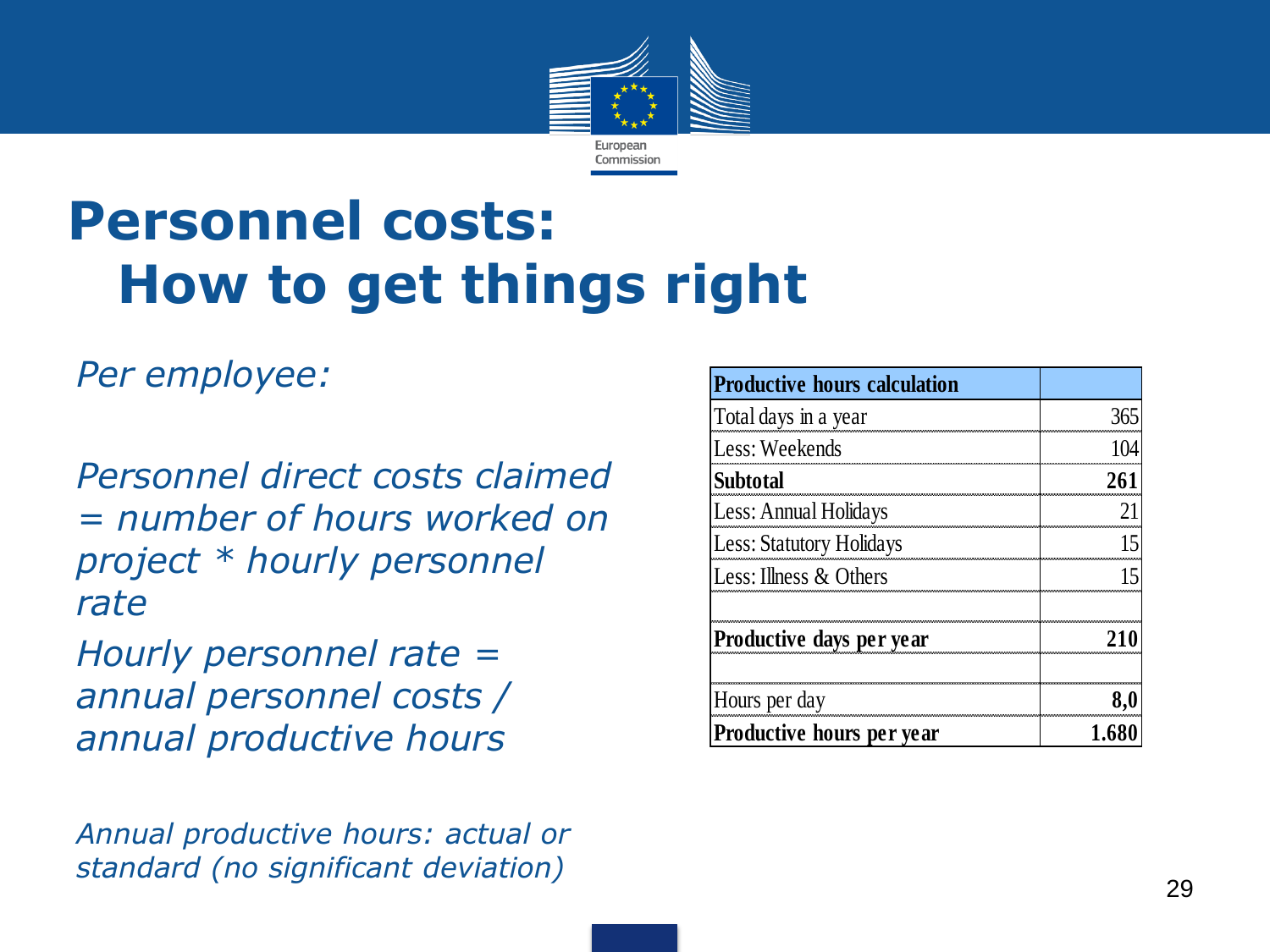

### **Personnel costs: How to get things right**

- *Time recording is necessary in order to justify personnel time*  spent on the project (estimates of hours worked are not *allowed)*
- *We strongly recommend using full time recording, which allows to identify time spent on all activities (research & non – research, EU & non-EU) and makes it easier to reconcile nonproductive time (sick leave, holidays) with HR records.*
- *Irrespective of the system chosen for time recording (integrated computerised system, excel or paper timesheets, etc.), the beneficiaries should ensure that the time is recorded and reported regularly, and is verified by the personnel and the supervisor (i.e., the timesheets are signed).*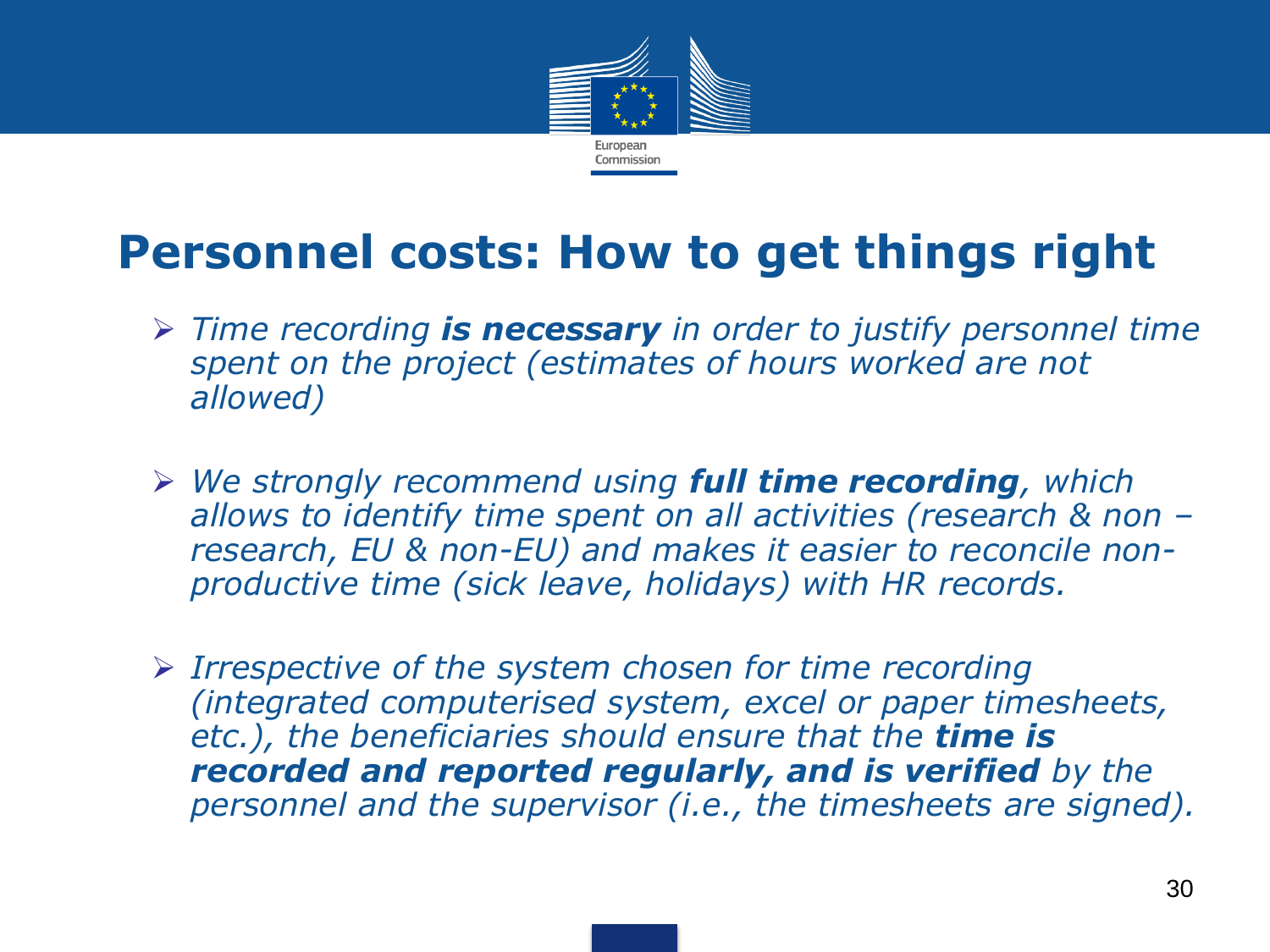

### **Personnel costs: How to get things right**

#### *Salary Top-ups/Bonus Payments:*

• Acceptable if part of normal salary and benefits package, and ALL of the following criteria are met:

- *Based on internal regulations*
- *Applied to all projects of the same kind (EU and non EU, national and international) Implemented in a consistent manner for the same type of activities/projects and on the basis of objective criteria*
- *Level of remuneration remains consistent with market conditions for same category/grade/experience*
- *Recorded in accounts as "Personnel" cost and subject to taxes and social security charges*
- *Paid as part of employees gross remuneration (added to the basic salary for the calculation of the hourly rate)*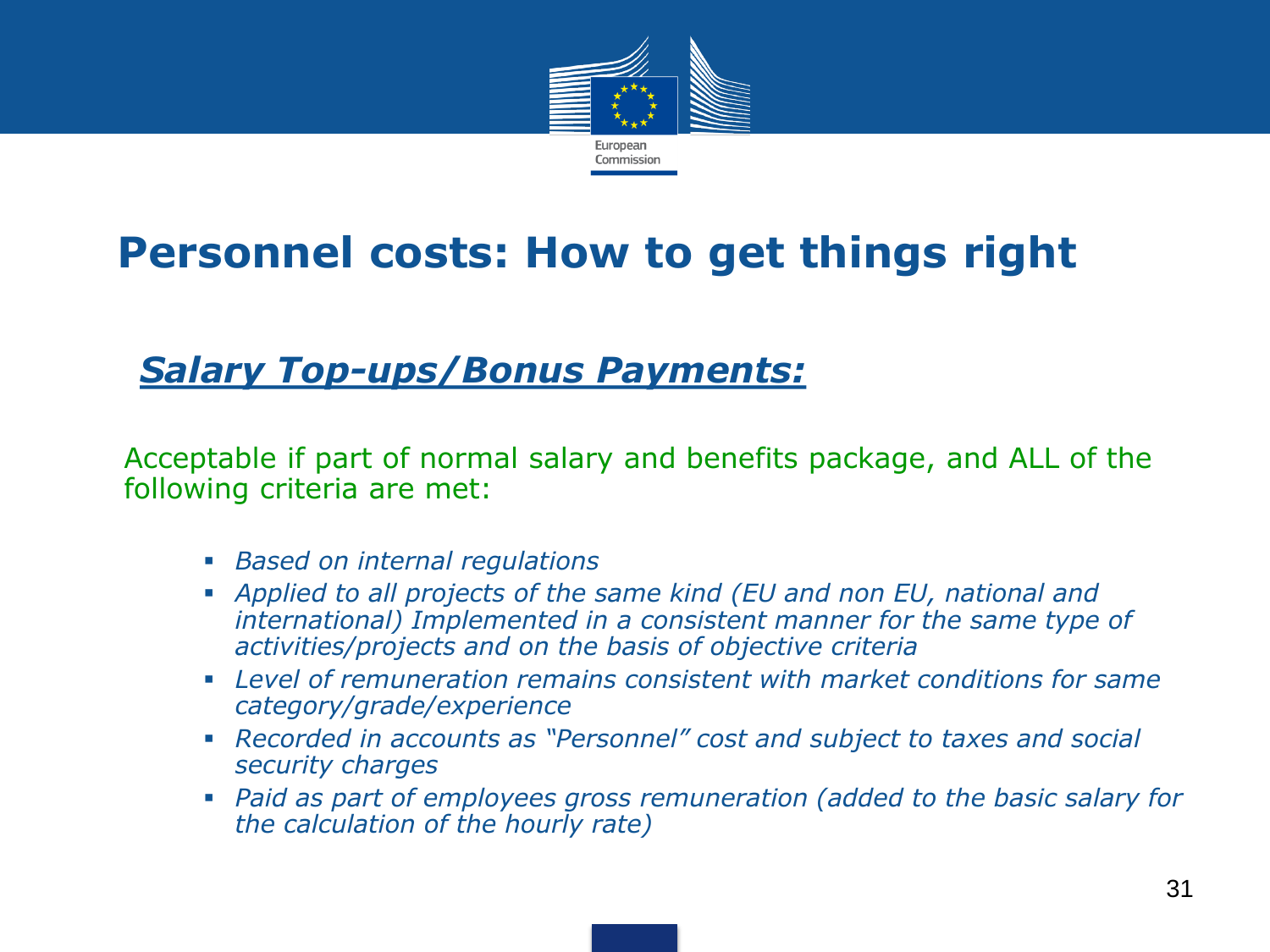

### **Personnel costs: in-house consultants How to get things right**

*Eligible as personnel cost if ALL of the below conditions are met:*

- *A contract to engage a physical person is in place;*
- *The in-house consultant works under the instructions of the beneficiary;*
- *The in-house consultant works in the premises of the beneficiary;*
- *The result of work belongs to the beneficiary;*
- *No excessive costs paid (not significantly different from those of employees of similar category);*
- *Personnel cost registered in the accounts.*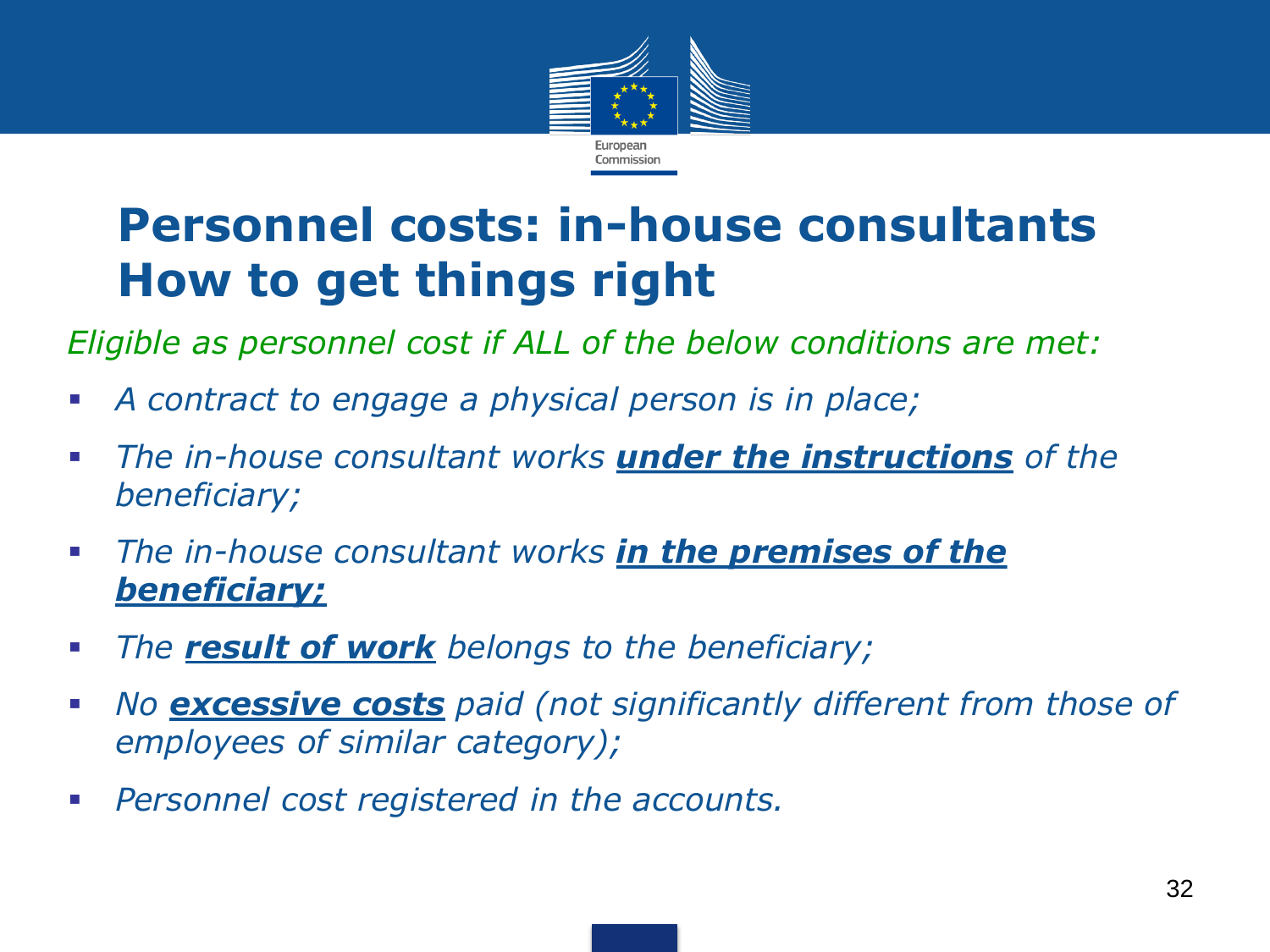

## **Average Personnel costs: criteria**

### *Changes:*

- *the criteria on maximum deviations between averages and individual actual costs*
- *No obligation for ex-ante CoMAv (becomes an optional)*

### *Criteria (Com 24 Jan 2011):*

- *usual accounting practice*
- *averages based on actual costs in statutory accounts*
- *exclusion of ineligible costs as defined in the FP7 Rules and no double charging of costs*
- *productive hours: usual practice, verifiable and reflecting actual working standards*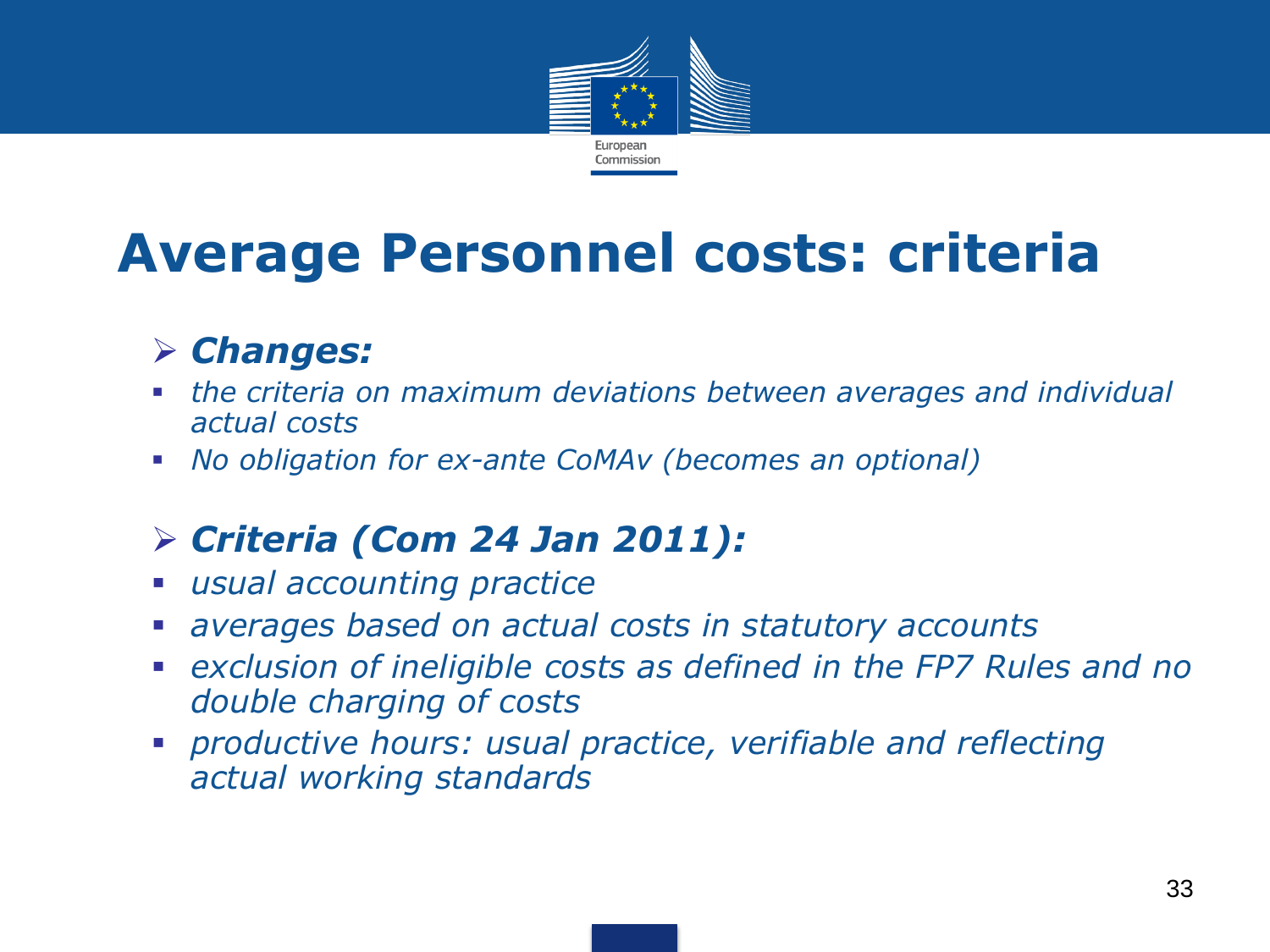

## **Average Personnel costs: checks**

#### • *The beneficiary provides\*:*

- *Internal manuals describing averages*
- *List of all average personnel rates*
- *Employees groupings*
- *Productive hours calculation*
- *Accounting records*
- *List of all relevant employees (working on EU projects and not working on EU projects) based on which the average personnel rate is calculated*

#### • *The auditor checks:*

- *The average personnel costs reflect the usual accounting practice*
- *Persons are allocated to the appropriate groups*
- *No items are claimed twice (e.g. cost centres: indirect costs included in personnel costs and make sure they are not claimed again in indirect costs)*
- *Productive hours are calculated based on reality*
- *Numerical reconciliation cost claims/account*

\*The list of evidence is not exhaustive, but reflects good practices and examples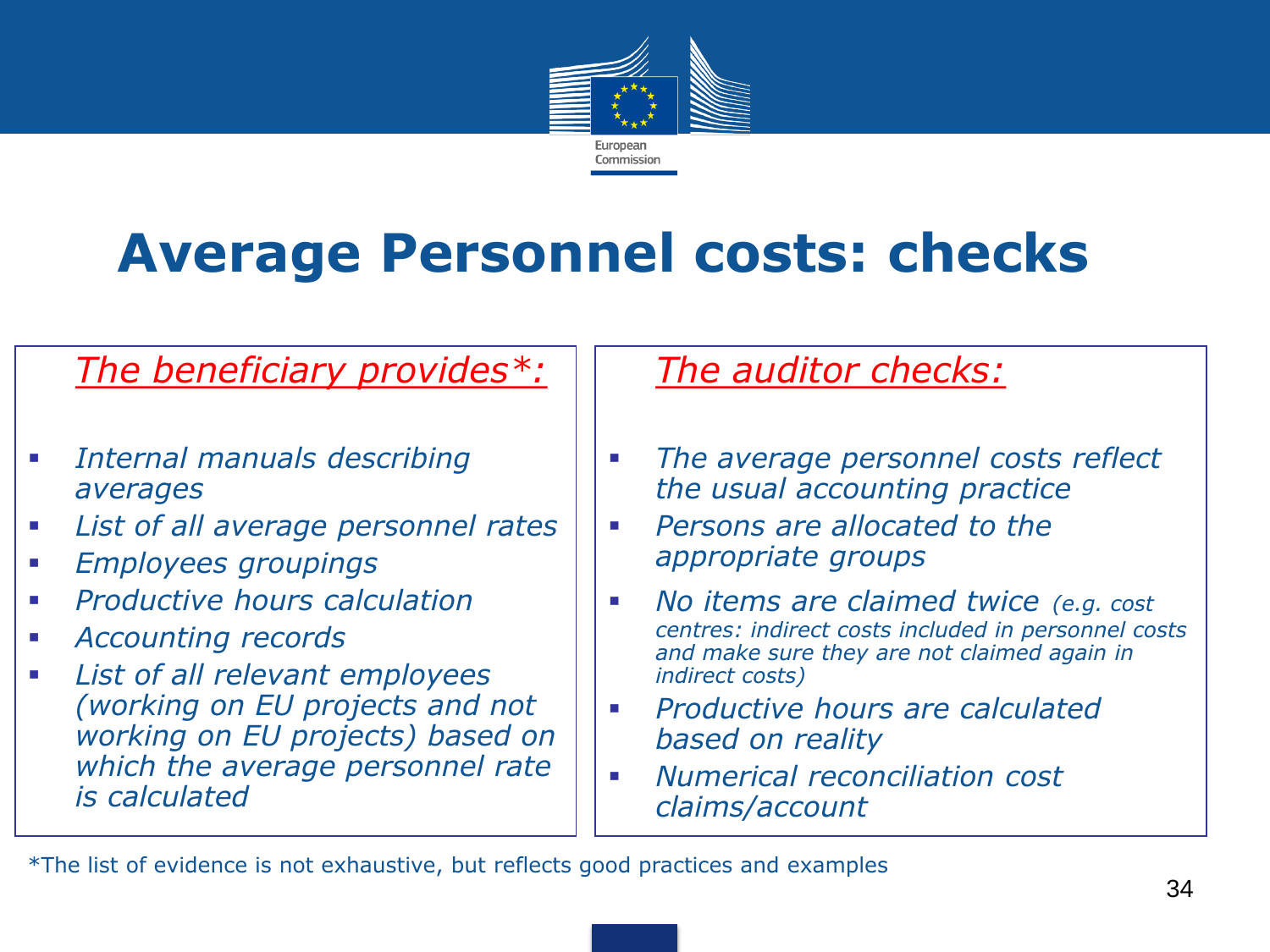

### **Sub-contracting**

*The subcontractor is a type of third party:*

*The responsibility vis-à-vis the EU for the work subcontracted lies fully with the beneficiary*

*Subcontracting between partners of the consortium is not permitted under any circumstances*

#### *Characteristics:*

*The agreement is based on "business conditions" Work carried out without the direct supervision of the beneficiary The subcontractor's motivation is pecuniary, not the research work itself Usually subcontracts do not concern the research work itself Subcontractors do not carry out a core part of the work*

#### *Eligibility of costs:*

*Transparent, non-discriminatory selection following best value for money Tasks to be subcontracted and its cost estimation described in Annex I of the GA*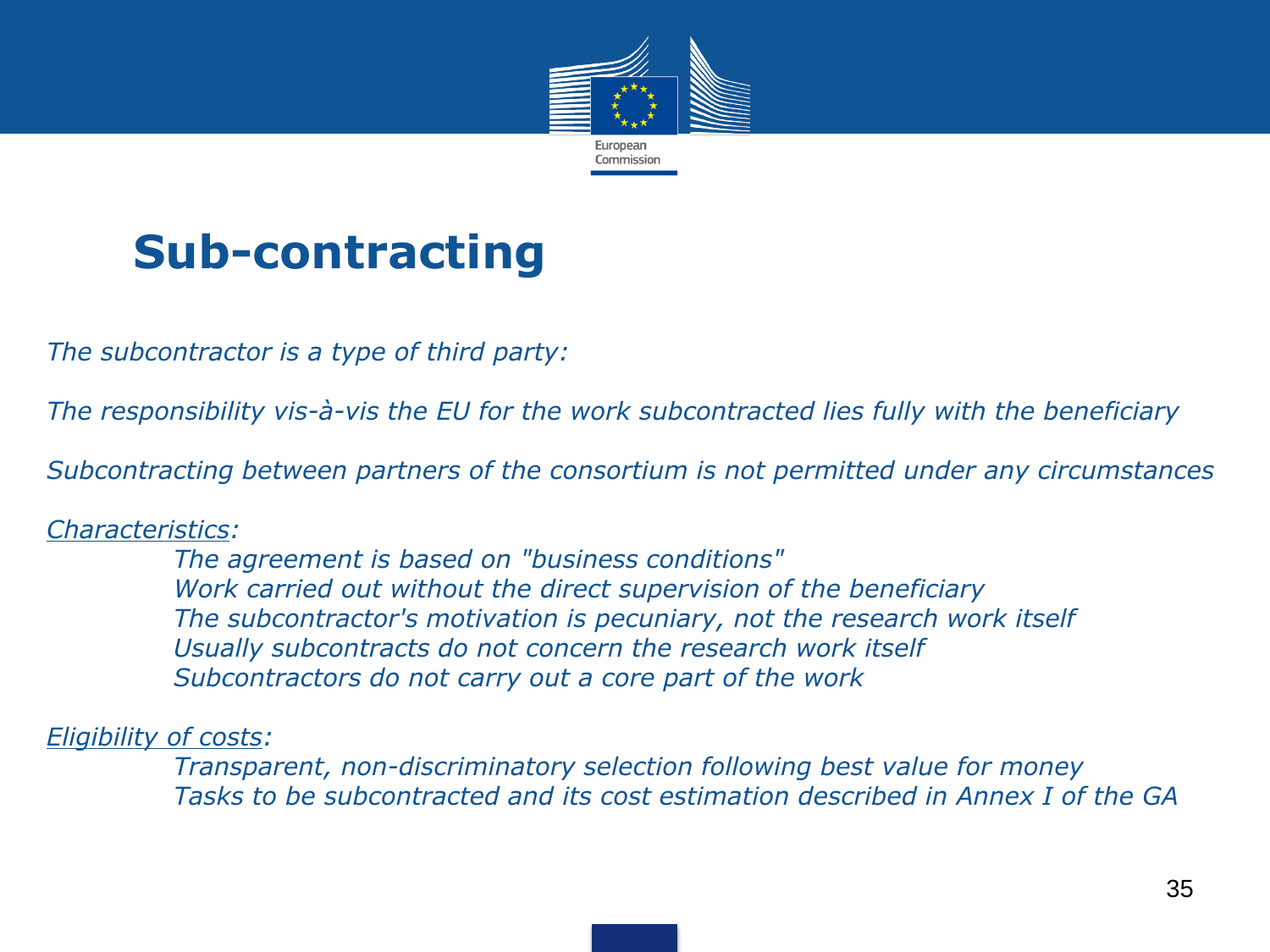

## **Subcontractors and 3rd parties (1)**

*A third party is a legal entity which is not a beneficiary of the ECGA and is not a signatory to it Types of third parties:*

#### *Third parties making available resources to the beneficiary*

- *The resources made available are under the full and direct control of the beneficiary*
- *Work carried out is attributed to the beneficiary*
- *Resources may be provided free of charge or for remuneration*
- *Special cases (foundations, spin-off companies created in order to manage the administrative task of the beneficiary)*

#### *Third parties carrying out part of the work themselves*

- *Subcontractors*
- *other third parties linked to the Beneficiary (entities identified in the ECGA via special clause 10)*

*Examples: Joint Research Units (JRU), European Economic Interest Grouping (EEIG), Affiliates and Groupings*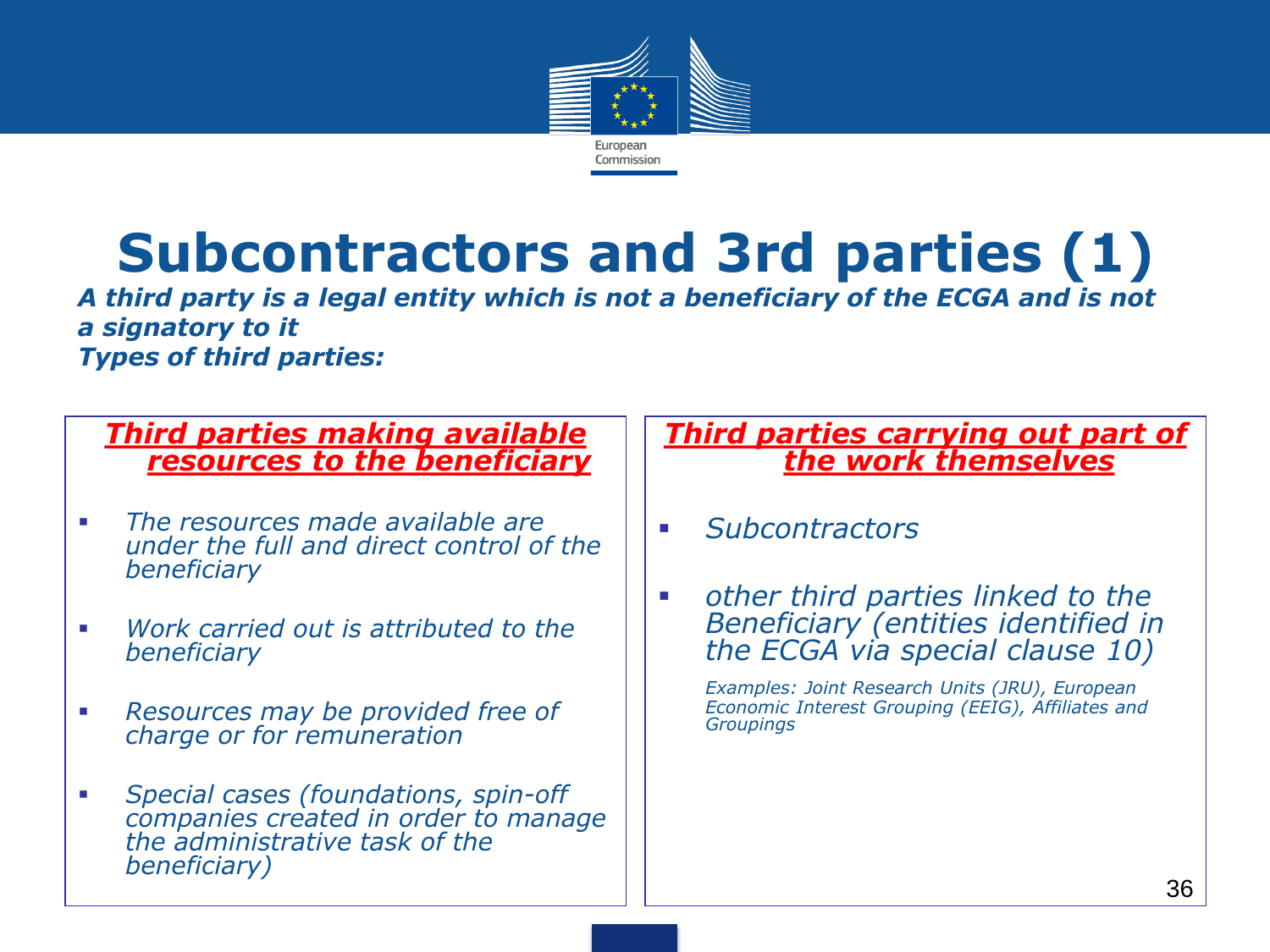

# **Subcontractors and 3rd parties (2)**

#### *Third parties making available resources to the beneficiary*

- *if resources are made available free of charge costs may be declared by the beneficiary in its Form C if those costs*  were incurred and recorded by the *third party in its accounts.*
- *if the Beneficiary reimburses the third party costs are eligible if payment recorded by the Beneficiary in its accounts and no profit contained therein*

*Third parties carrying out part of the work themselves and covered by special clause 10*

 *Each third party fills in its costs in an individual Form C and, where necessary, shall provide its individual certificate on financial statements.*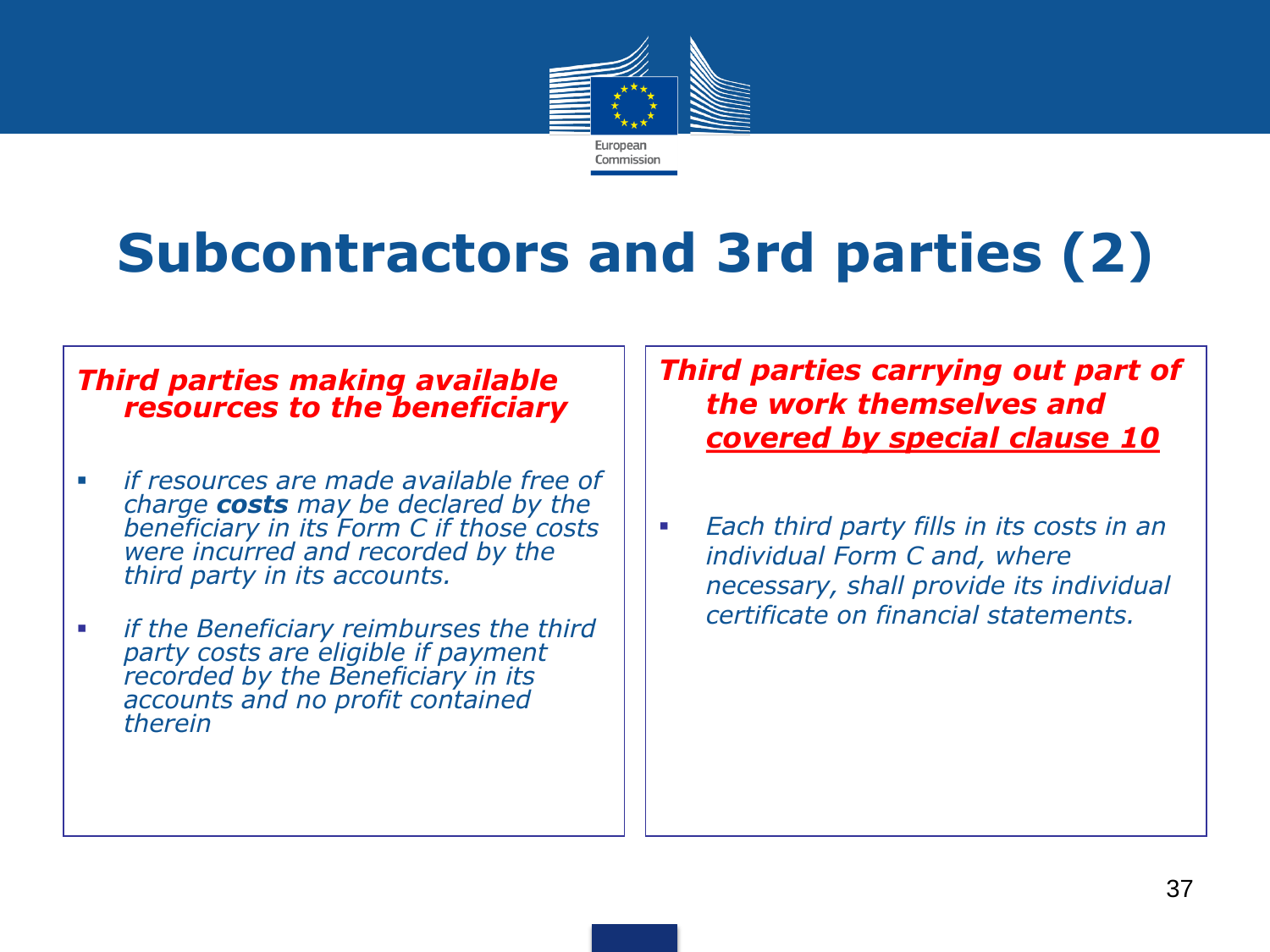

# **Sub-contracting & 3rd parties (3)**

#### • *The beneficiary provides\*:*

- *Description of the third parties used*
- *Contracts with the subcontractor (s)*
- *Annex I of the GA*
- *Invoices*
- *Proof delivery or services*

• *The certifying auditor checks:*

- *That all claimed 3rd parties/subcontracts are mentioned in Annex I*
- *The tendering procedures were performed for each subcontract and a value for money analysis exists*
- *If the subcontracting comes from a framework contract that existed prior to the signature of the GA, that such framework contracts exist*

\*The list of evidence is not exhaustive, but reflects good practices and examples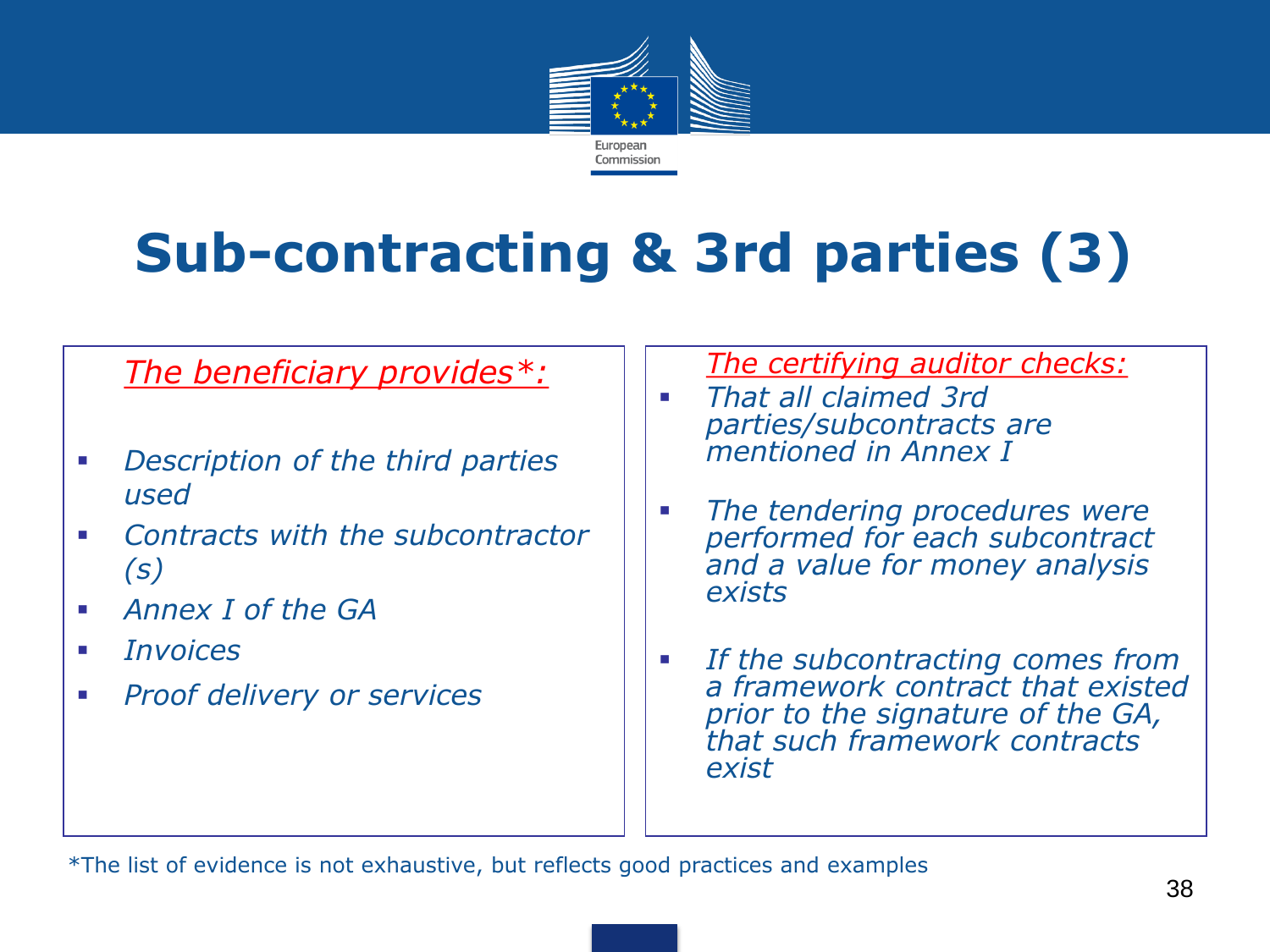

## **Subcontracting : how to get things right**

- *Do not charge for subcontracts between partners of the consortium*
- *The Beneficiary must not calculate indirect costs on subcontracting costs (and 3rd parties not working on the premises of the beneficiary). In these cases the overheads are born by the subcontractors or and are deemed to be already included in their remuneration*
- *If you receive resources free of charge do not charge the EC the notional value of these.*
- *Subcontracts with respect to minor tasks (not identified in Annex I) must follow the same best value for money and transparency principles and be in accordance with the usual practice of the beneficiary*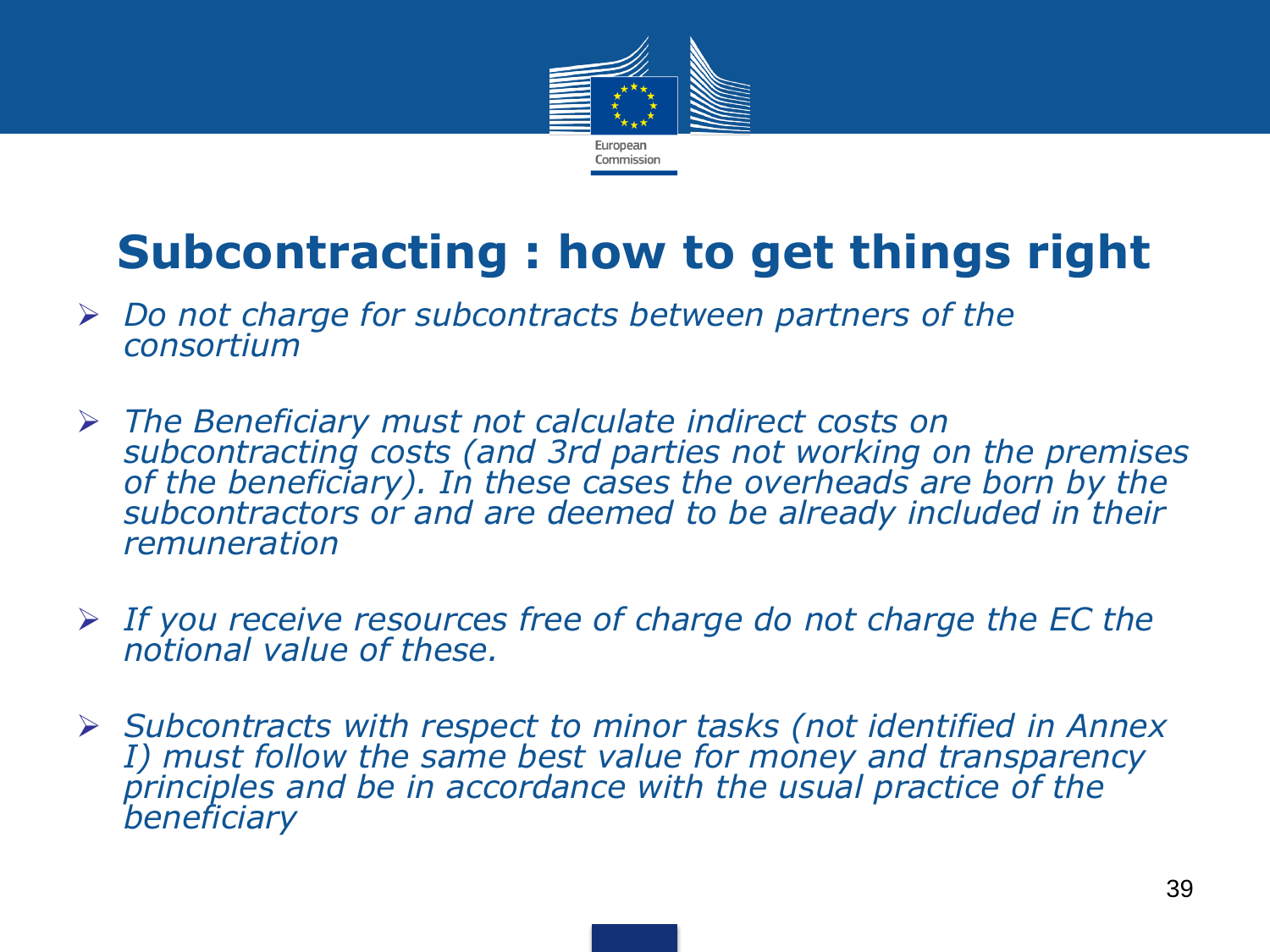

### **Durable equipment**

#### • *As a rule:*

- *Usually the equipment purchased for the project can qualify as eligible (possible to charge equipment bought before the start of the project, but used for the project)*
- *Only depreciation charges can be charged to the EC (exceptions exists for certain specific programmes and demonstration equipment)*
- *Only the portion used on the project may be charged*
- *Leasing costs of equipment may be eligible under specific conditions.*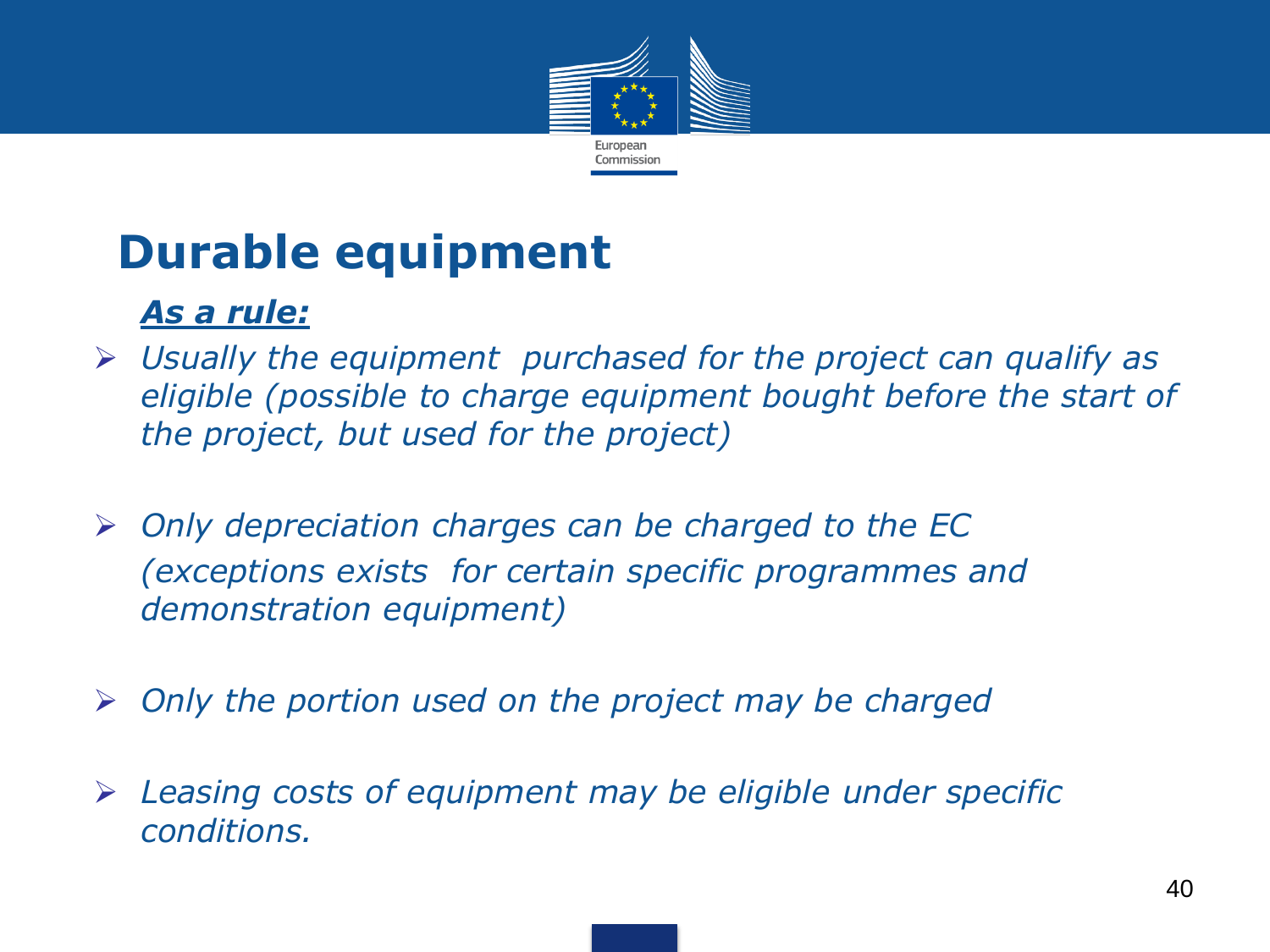

### **Depreciation**



Beneficiary's policy is straight line depreciation

Useful economic life of equipment: 5 years

Depreciation cost per year =  $\epsilon$  100 000/5 years =  $\epsilon$  20 000

Equipment used on EU project for 2 Years if used 100% on the project

Eligible cost for equipment =  $\epsilon$ 20 000 \* 2 years =  $\epsilon$ 40 000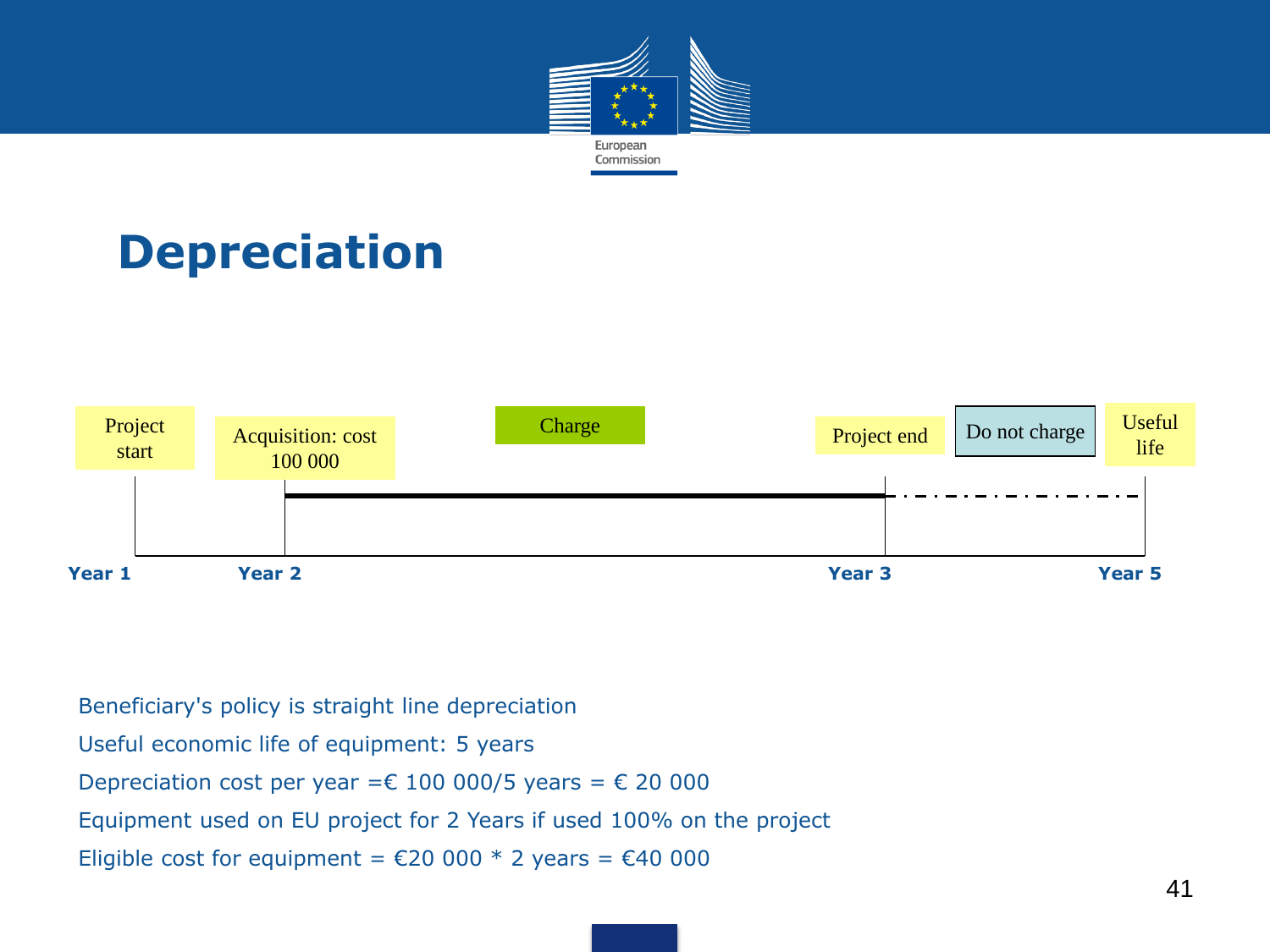

# **Durable equipment: checks**

#### • *The beneficiary provides\*:*

- *Proof of the purchase of the equipment (date and cost)*
- *Proof of existence and the use on the EC project(s)*
- *Description of the depreciation policy and purchase of durable equipment*
- *In the case of rented equipment: rental contract*
- *Equipment's usage diary/register*

#### *The auditor checks:*

- *The entry of the cost in the accountancy system*
- *The use of the equipment on the project (s)*
- *VAT is excluded from the cost claim*

\*The list of evidence is not exhaustive, but reflects good practices and examples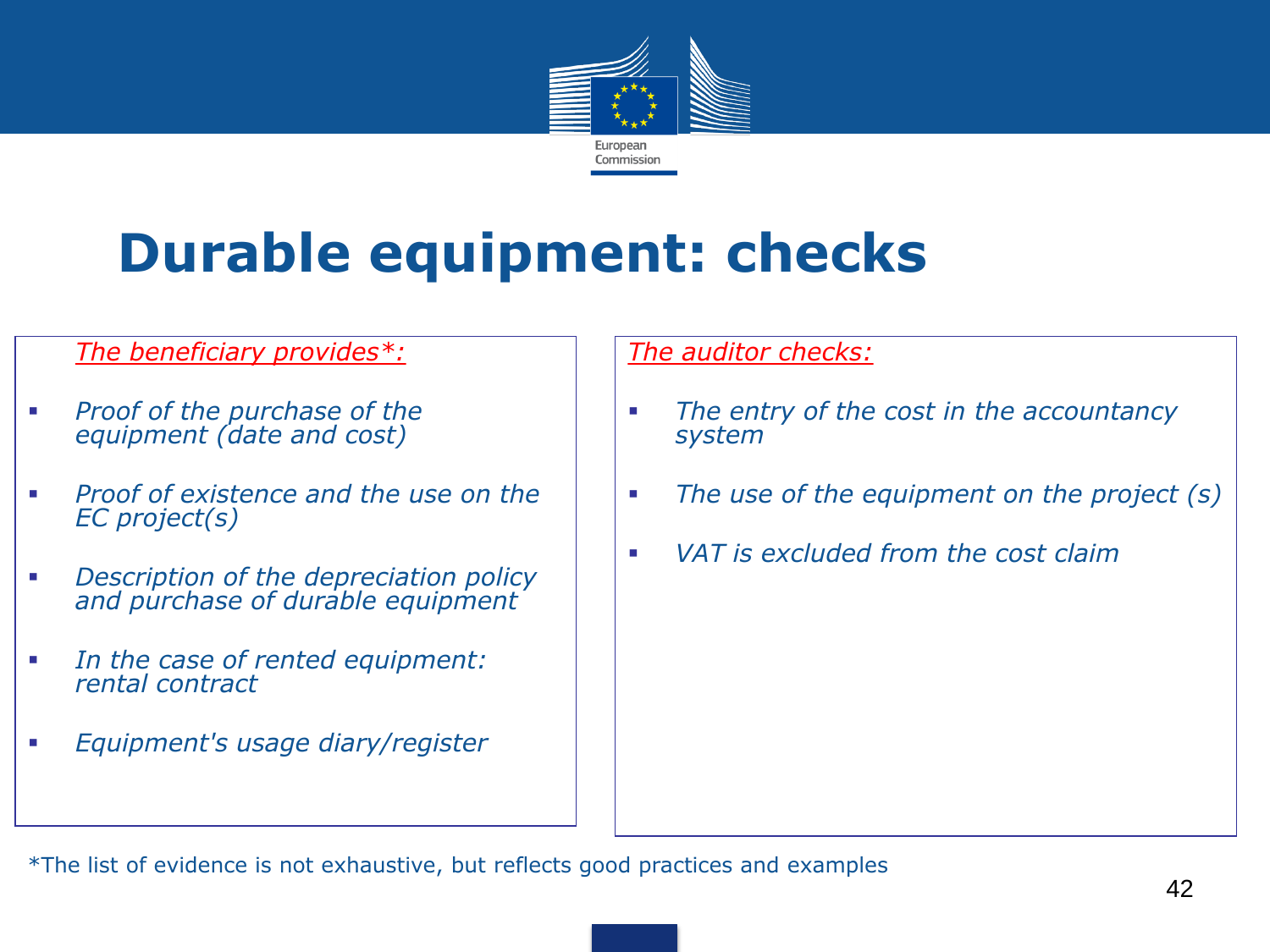

### **Durable equipment - How to get things right**

 *Consider % use during the duration of the project and the equipment's useful economic life*

*Apply your normal depreciation policy*

*Do not charge any residual values*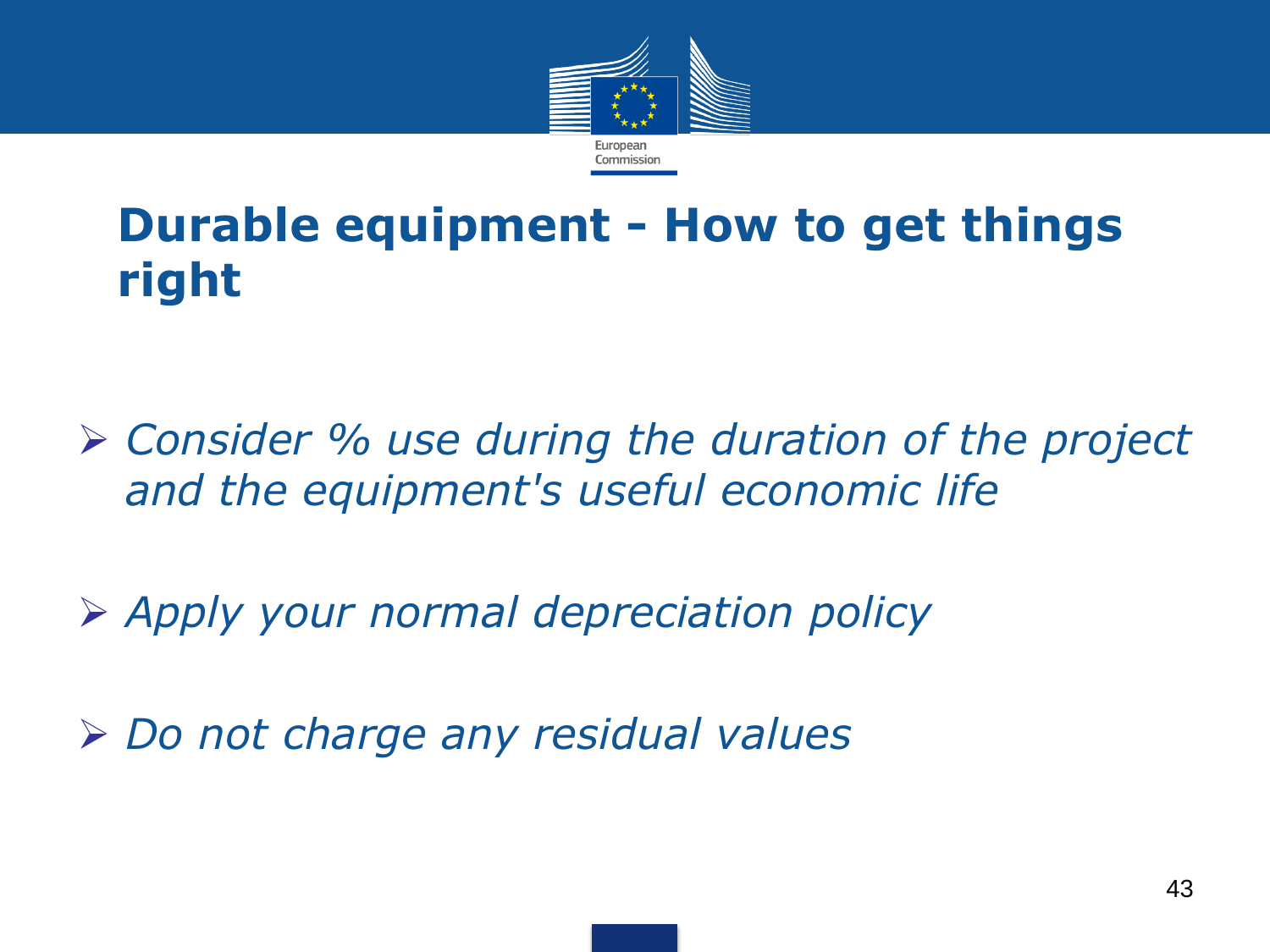

## **Consumables:**

- *Must be necessary for the projects*
- *If the accounting practice of the beneficiary considers consumables as indirect cost, they cannot be charged as direct cost under the project*
- *Eligible cost only if consumables purchased after the start date of the project*
- *When charged internally (with or without an internal invoice), no mark-up or profit element can be added to their costs*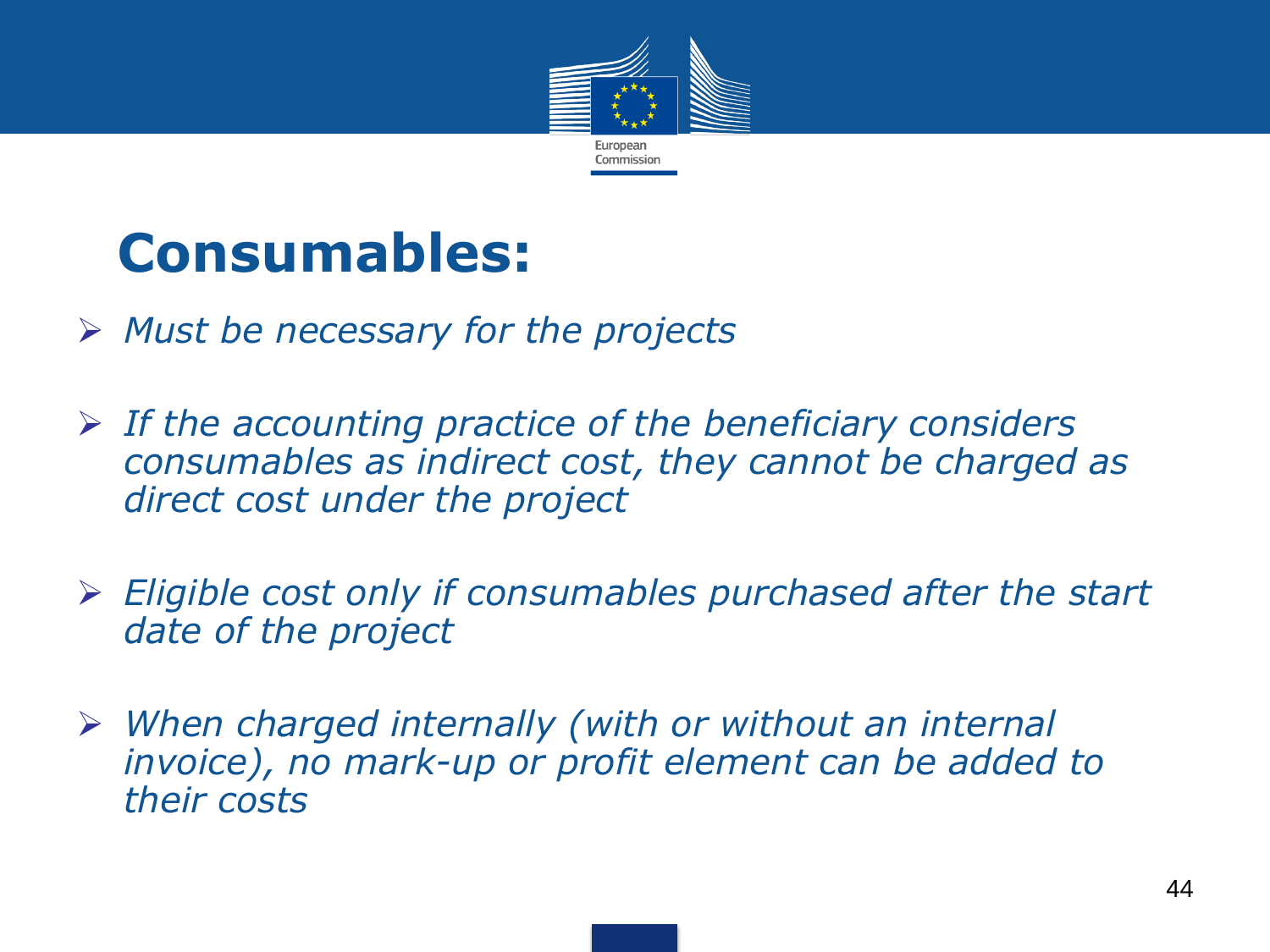

# **Consumables: checks**

#### • *The beneficiary provides\*:*

- *Procedures for accounting for consumables*
- *Invoices with reference to the EU project*
- *Inventory register/ledger*

#### • *The auditor checks:*

- *Costs are in the accounts*
- *No VAT is charged*
- *Are not inventoried as durable equipment*
- *Are not capital expenditure*
- *Have short life expectancy*
- *Are not charged through indirect costs*

\*The list of evidence is not exhaustive, but reflects good practices and examples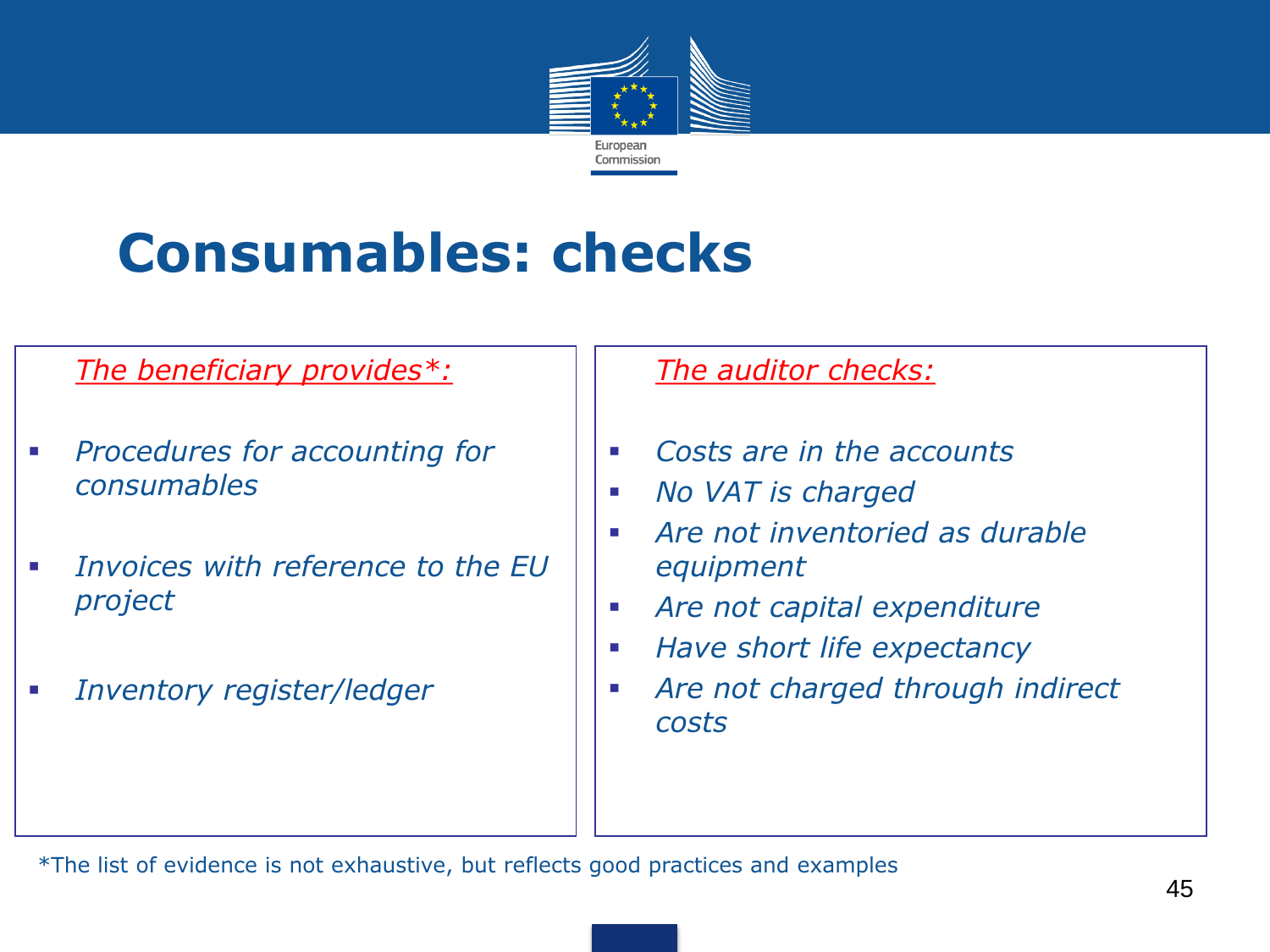

## **Travel costs**

- *Must be related to the project*
- *Must comply with the beneficiary's usual practices and be adequately recorded*
- *Must reflect the actual expenses of the beneficiary: the actual travel costs or lump sums/per diems if the latter are used to reimburse travel costs to the personnel*
- *Participants may claim daily subsistence costs and accommodation related to travel (but not travel costs itself) based on flat rates approved by the Commission*
- *Upper finding limits described in art. II.16 of the Grant Agreement*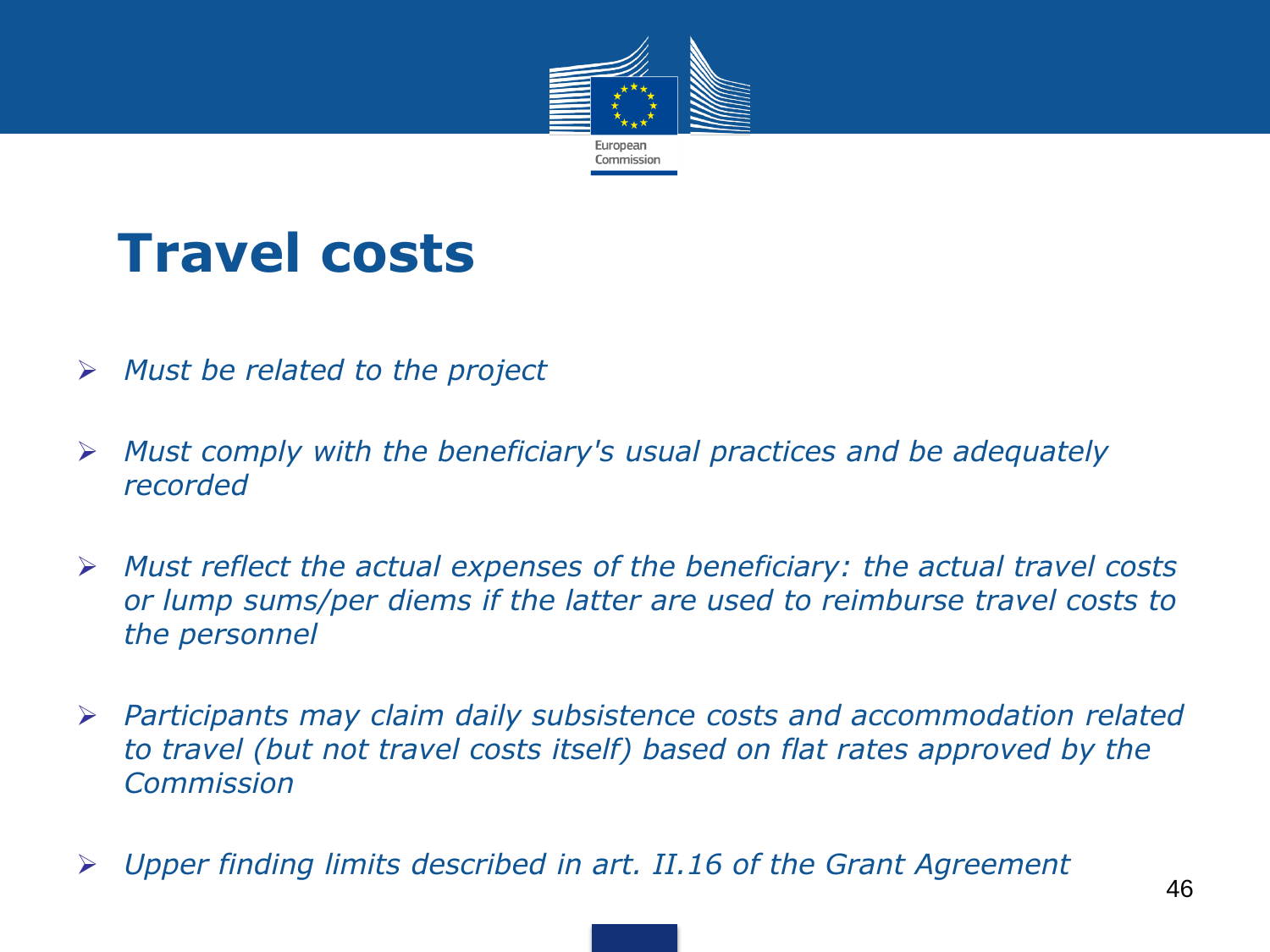

## **Travel costs: checks**

#### *The beneficiary provides\*:*

- *Internal guidelines/procedures Policy on charging accommodation and subsistence allowances (EC flat rates, actual costs or own flat rates)*
- *List and dates of trips by project personnel*
- *Proof and reason of the travel (in relation to the project)*

#### *The auditor checks*

- *That the travel has been allocated to the appropriate project*
- *Cost were charged in line with beneficiary's policies*
- *No VAT is included in the cost claim*

\*The list of evidence is not exhaustive, but reflects good practices and examples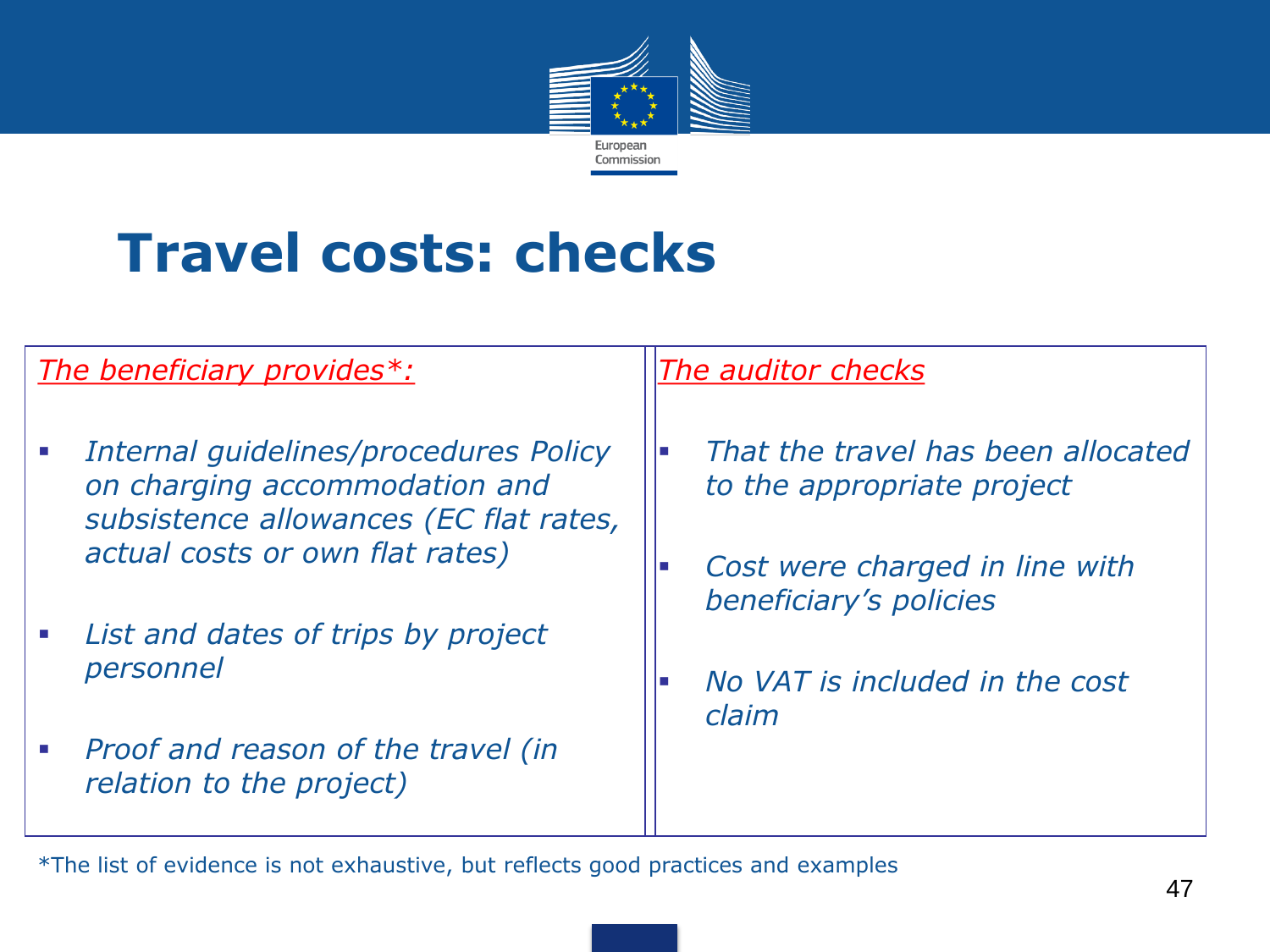

## **Travel costs: how to do things right**

- *Do not charge costs to travel which is not project specific*
- *Do not charge travel for persons not working on the project*
- *Keep proof of travel expenses*
- *Keep proof of relationship of the travel with the project*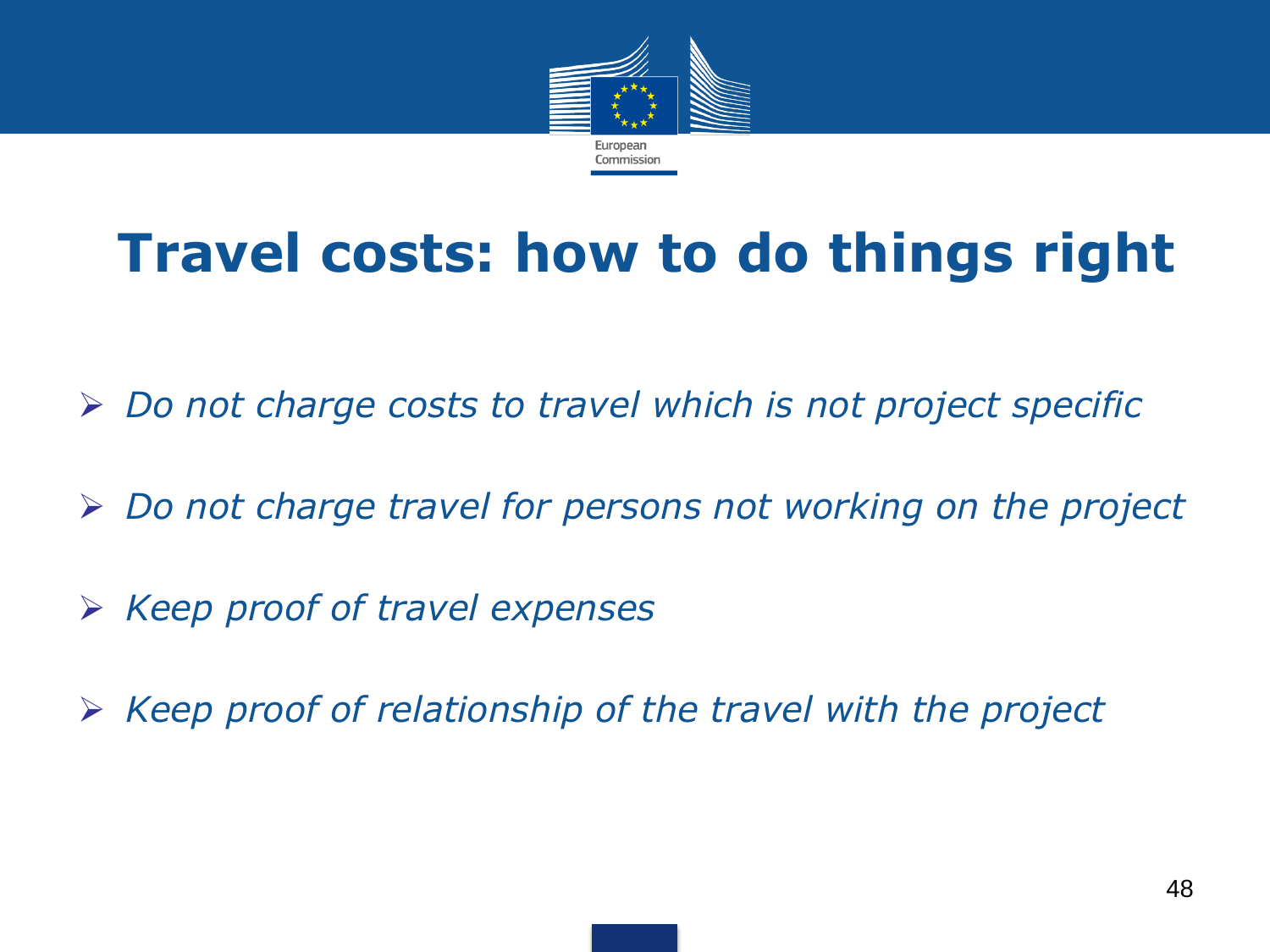

### **Indirect Costs - Ineligible items**

*When actual indirect costs are calculated – all ineligible items have to be removed from the pool of indirect costs.*

### *Examples of ineligible items:*

- *Marketing & sales costs;*
- *Financing costs;*
- *Exchange rate losses;*
- *Costs declared or reimbursed by another EU project*
- *Costs with no relationship to the project.*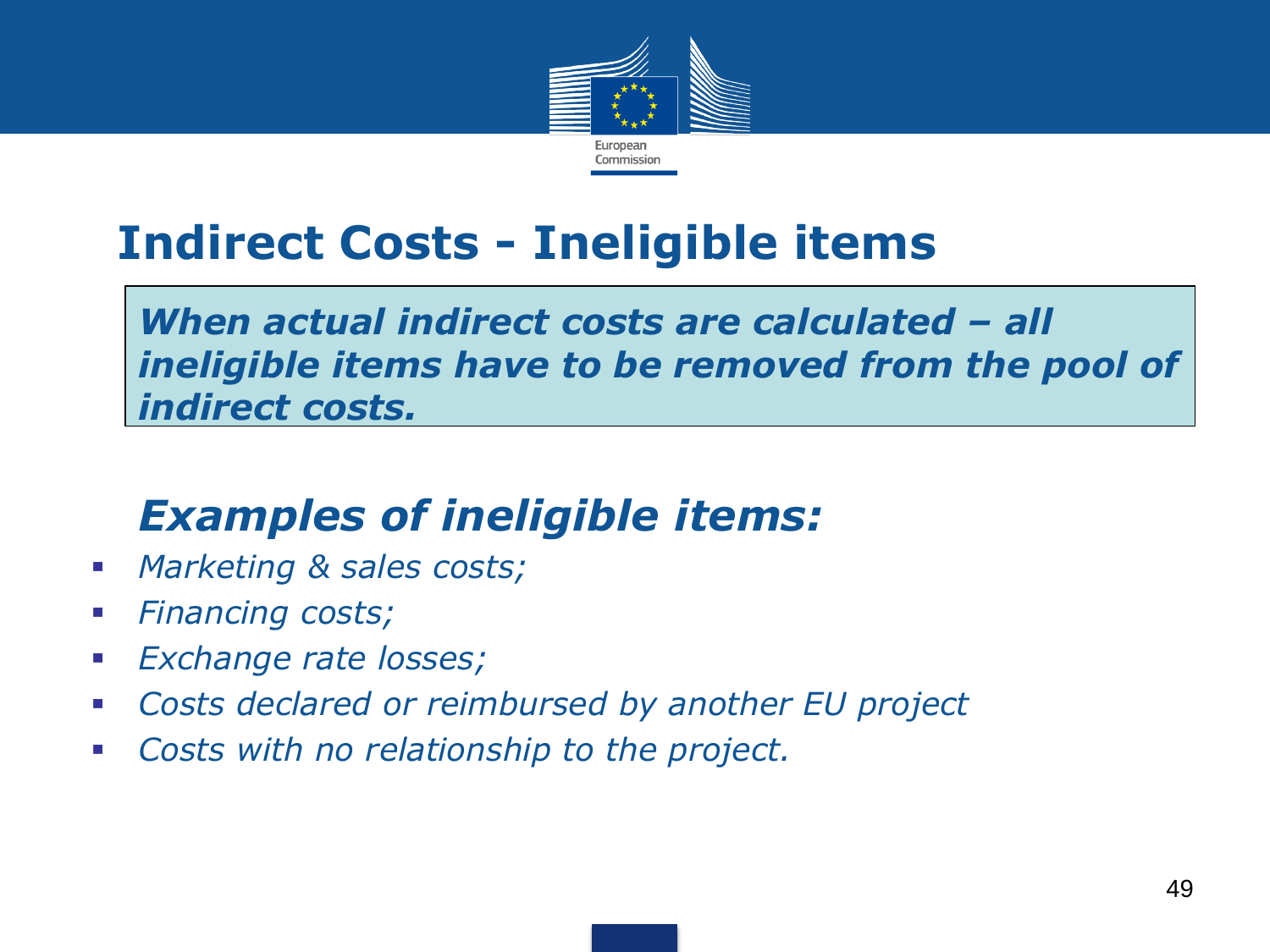

# **Indirect costs: checks**

#### *The beneficiary provides\*:*

- *Description of the methodology*
- *Reconciliation with the profit & loss accounts (P&L)/general ledger*
- *Calculation of overhead rates (cost centre/project/personnel)*

*The auditor checks:*

- *Use or non use of flat rate*
- *The total amount of costs were reconciled to the account*
- *Verified eligibility of costs included in overheads*
- *Their link to the research activity*
- *Allocation keys*

\*The list of evidence is not exhaustive, but reflects good practices and examples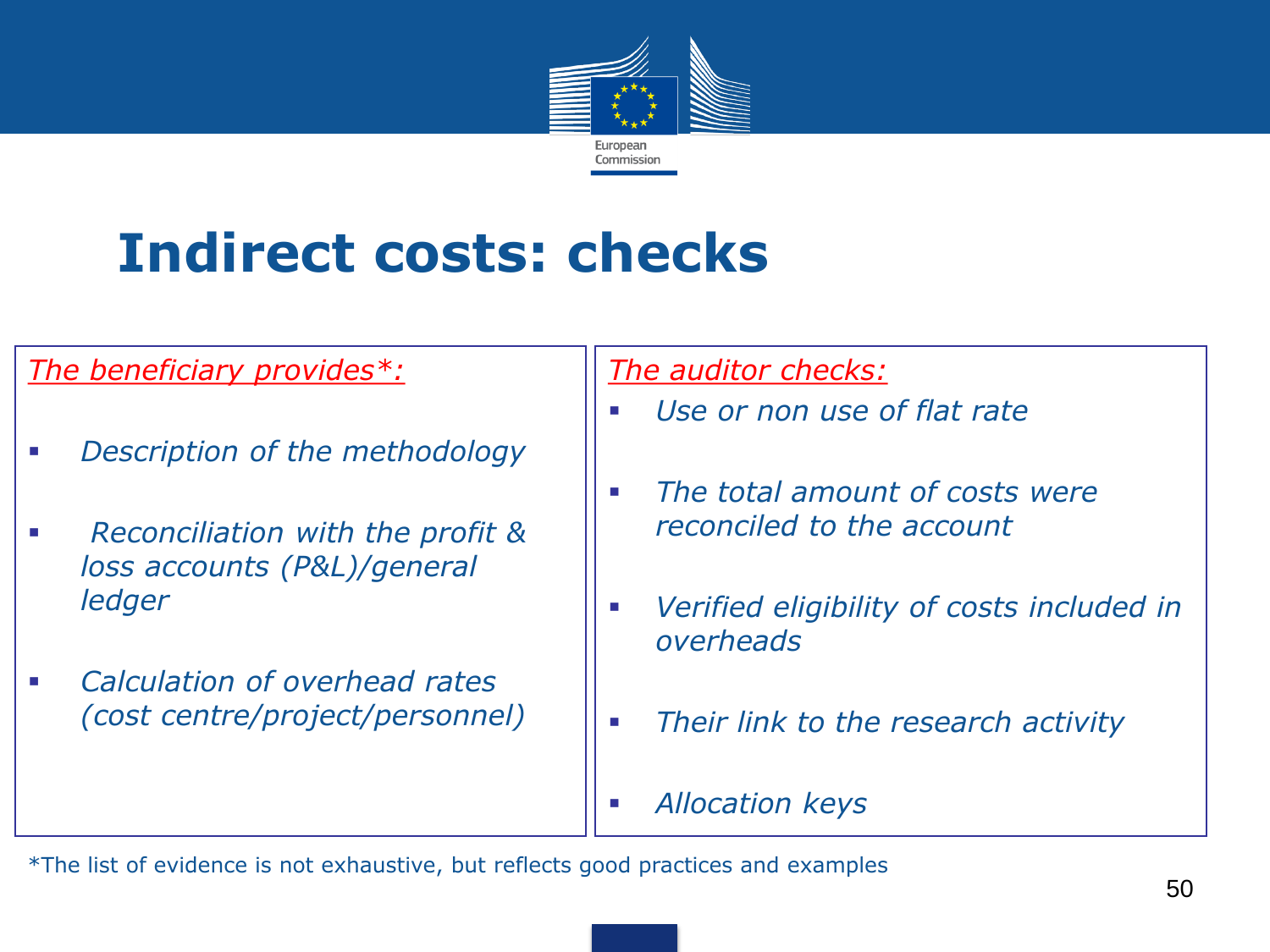

# **Key message from today**

- *Observe the rules and pay attention to the details*
- *Keep reliable proof your expenses*
- *Document the link of your expenses with the FP7 project*
- *If in doubt call, inform your Project/Financial officer well in advance*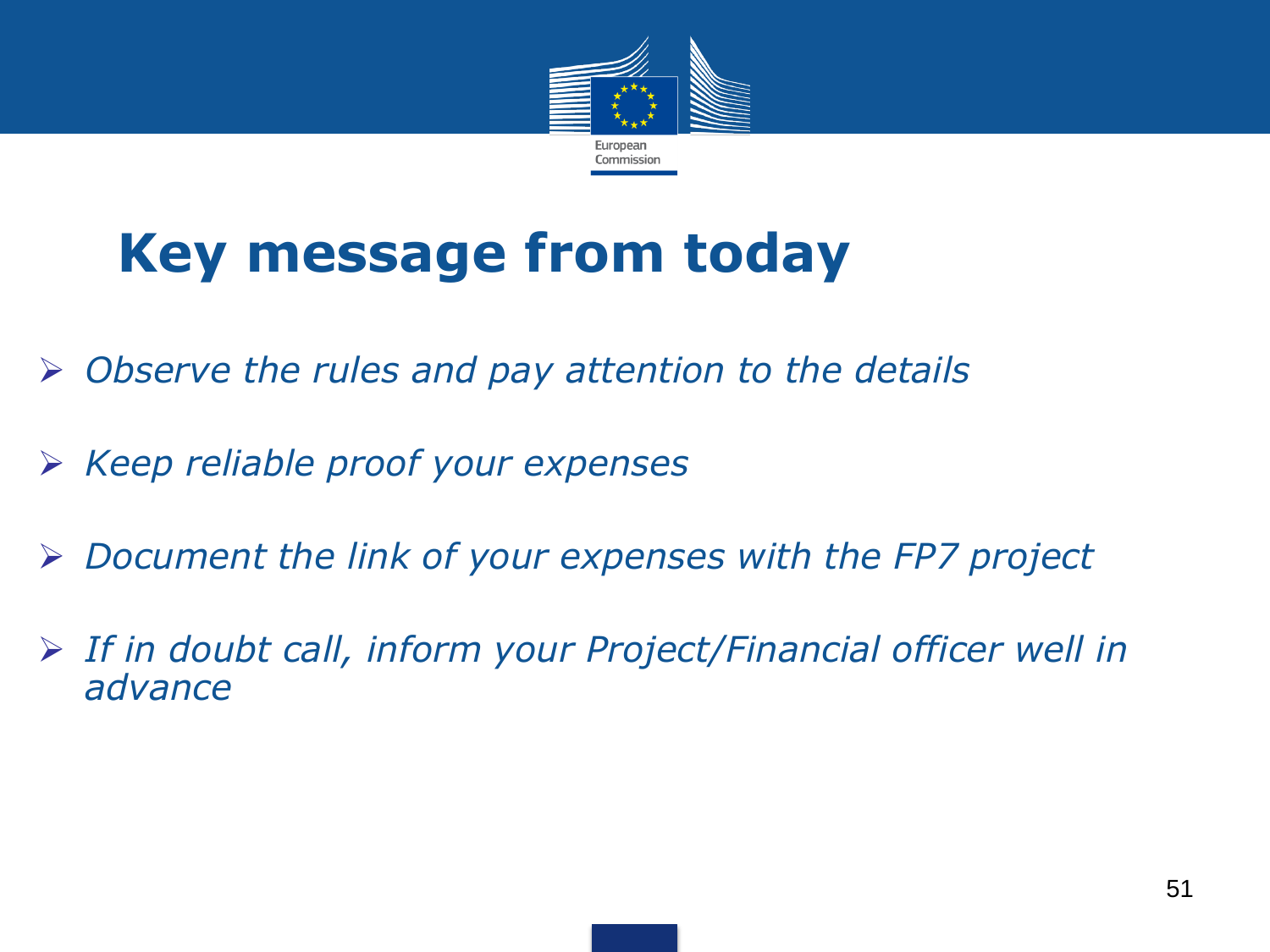### *Additional info*



### **Participant Portal**

At: http://ec.europa.eu/research/participants/portal/desktop/en/home.html

### Horizon 2020 Annotated Grant Agreement

http://ec.europa.eu/research/participants/data/ref/h2020/grants\_manual/amga/h2020-amga\_en.pdf

#### Horizon 2020 On-line Manual  $\mathbf \Omega$

http://ec.europa.eu/research/participants/portal/desktop/en/funding/guide.html#

#### Questions? *Research Enquiry Service*   $\blacksquare$

http://ec.europa.eu/research/enquiries